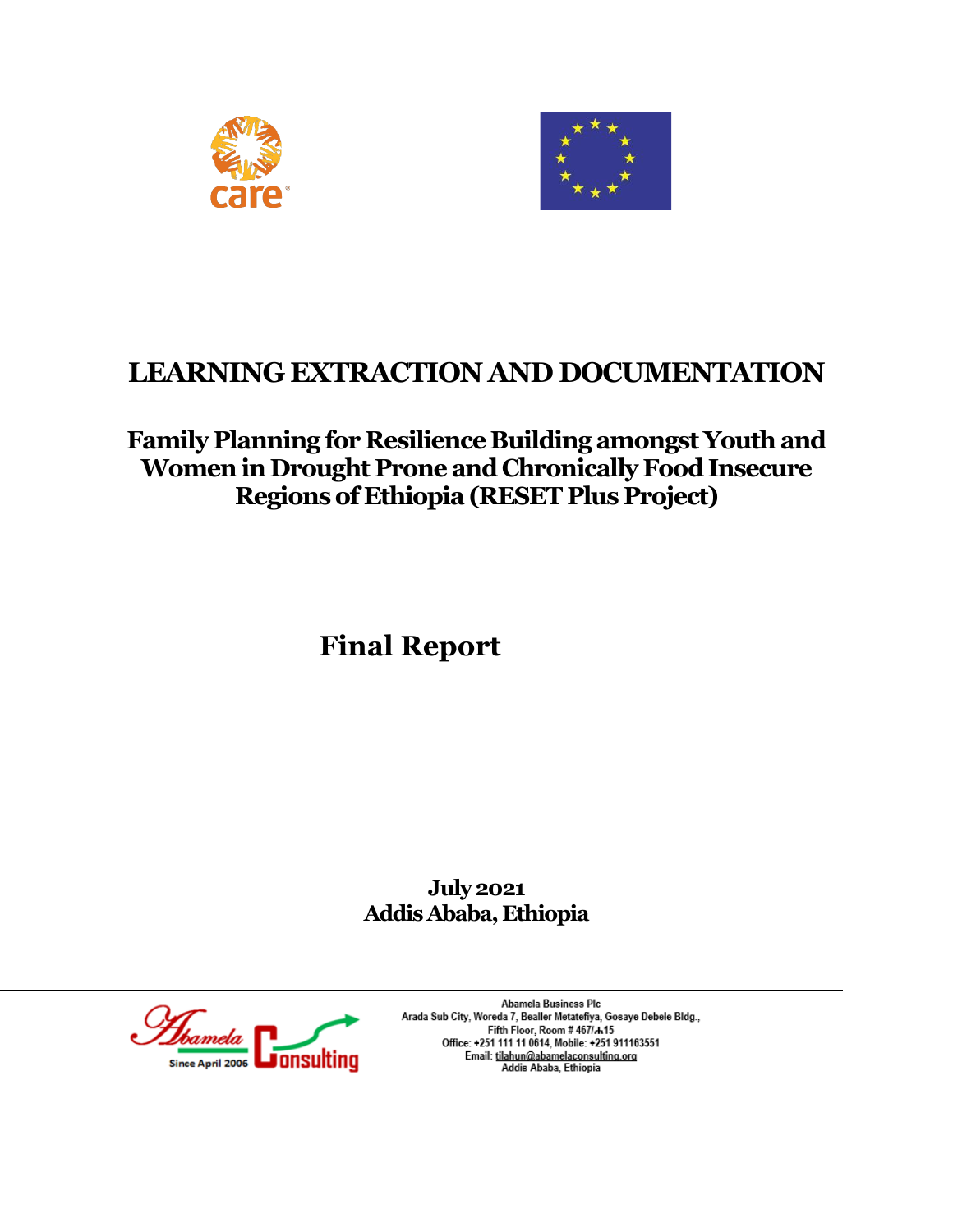## <span id="page-1-0"></span>**Acknowledgement**

Abamela Business Plc, a development consulting firm, is highly indebted to CARE-Ethiopia for the opportunity to conduct the learning extraction and documentation task of the RESET Plus Project. Furthermore, our firm is highly grateful for the participation of the project beneficiaries, local government partners, and field staff of the RESET Plus project, giving us valuable time and honest opinions about the project implementation process. Abamela would also like to extend its appreciation for CARE-Ethiopia, the national program office, for facilitating the field data collection and provision of technical supports during the development of this report.

Tilahun Girma Argaw *(BSc, MSc, MSW, PhD)* Principal Consultant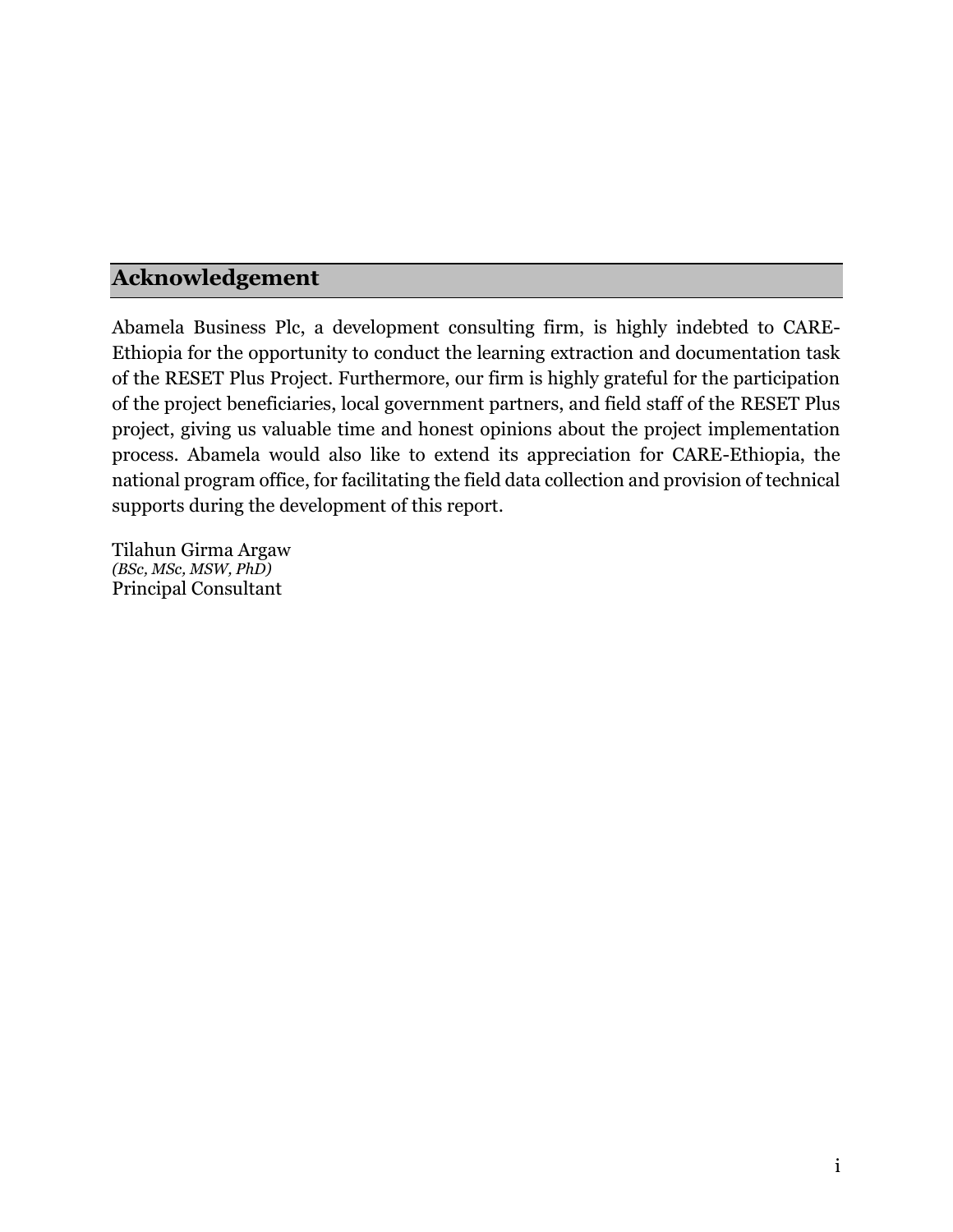# <span id="page-2-0"></span>**Acronyms**

| <b>CARE</b> | Cooperative for Assistance and Relief Everywhere |
|-------------|--------------------------------------------------|
| COVID-19    | Coronavirus Disease of 2019                      |
| EU          | <b>European Union</b>                            |
| <b>FGC</b>  | <b>Female Genital Cutting</b>                    |
| FGD         | <b>Focused Group Discussion</b>                  |
| <b>FP</b>   | <b>Family Planning</b>                           |
| <b>GBV</b>  | <b>Gender-Based Violence</b>                     |
| <b>HDA</b>  | <b>Health Development Army</b>                   |
| <b>HEP</b>  | <b>Health Extension Program</b>                  |
| <b>HTP</b>  | <b>Harmful Traditional Practices</b>             |
| KII         | Key Informant Interview                          |
| <b>SAA</b>  | Social Analysis and Action                       |
| <b>SNNP</b> | Southern Nations, Nationalities and Peoples      |
| <b>SRH</b>  | <b>Sexual Reproductive Health</b>                |
| <b>SRHR</b> | Sexual and Reproductive Health Rights            |
| <b>VSLA</b> | Village Savings and Loan Association             |
| <b>WHO</b>  | World Health Organization                        |
| WSA         | <b>Women Support Association</b>                 |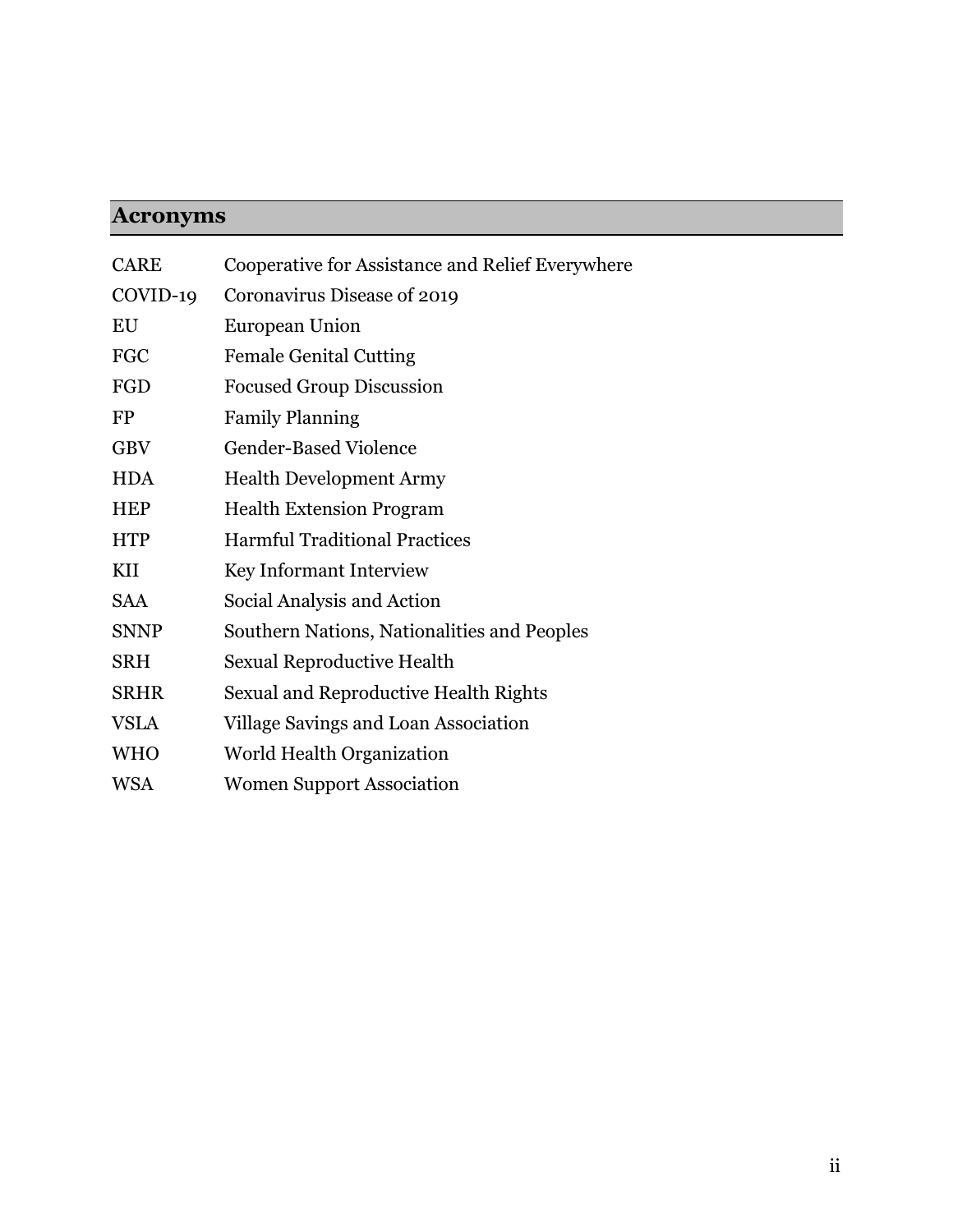### <span id="page-3-0"></span>**Executive Summary**

The RESET Plus project introduced the social analysis and action (SAA) approach in the intervention woredas of Borena to address social norms and barriers affecting community members, mainly women and girls' social and economic development. Gender-related social constructs were apparent and are reinforced to support male power structures and stereotyped masculinities. For example, despite the vast burdens, women and girls' work in the Borena community used to be considered less valuable than men and boys, creating a considerable disparity in perceptions. In addition, there was inequality in access to and control resources and the role of decision-making at the household level, leading to power imbalance favouring men. The key to addressing this imbalance is men's continued involvement to play a prominent role in interventions in socio-cultural influence positions. RESET Plus project intervention focused on cultural factors that influence family planning decisions, including gender role inequality, patriarchal family structure, religious and cultural influences, the taboo associated with discussing sexual health matters, and women's decision-making autonomy. The intervention engaged women and their partners in culturally responsive family planning and contraception counselling that played a crucial role in improving SRHR and family planning service utilisation.

The SAA approach has played a crucial role in strengthening interventions on fighting the harmful traditional practices with a deep-rooted cultural base in the Borena community. The SAA initiative sensitised the communities about gender equality and equity. SAA groups challenge existing norms and barriers for gender equality and community transformation. The intervention has encouraged women to participate in meetings involving conflict resolution, resource utilisation, and fighting harmful traditional practices. The assessment data revealed that the changes brought through the SAA in attitudes are well felt at both the household and community levels.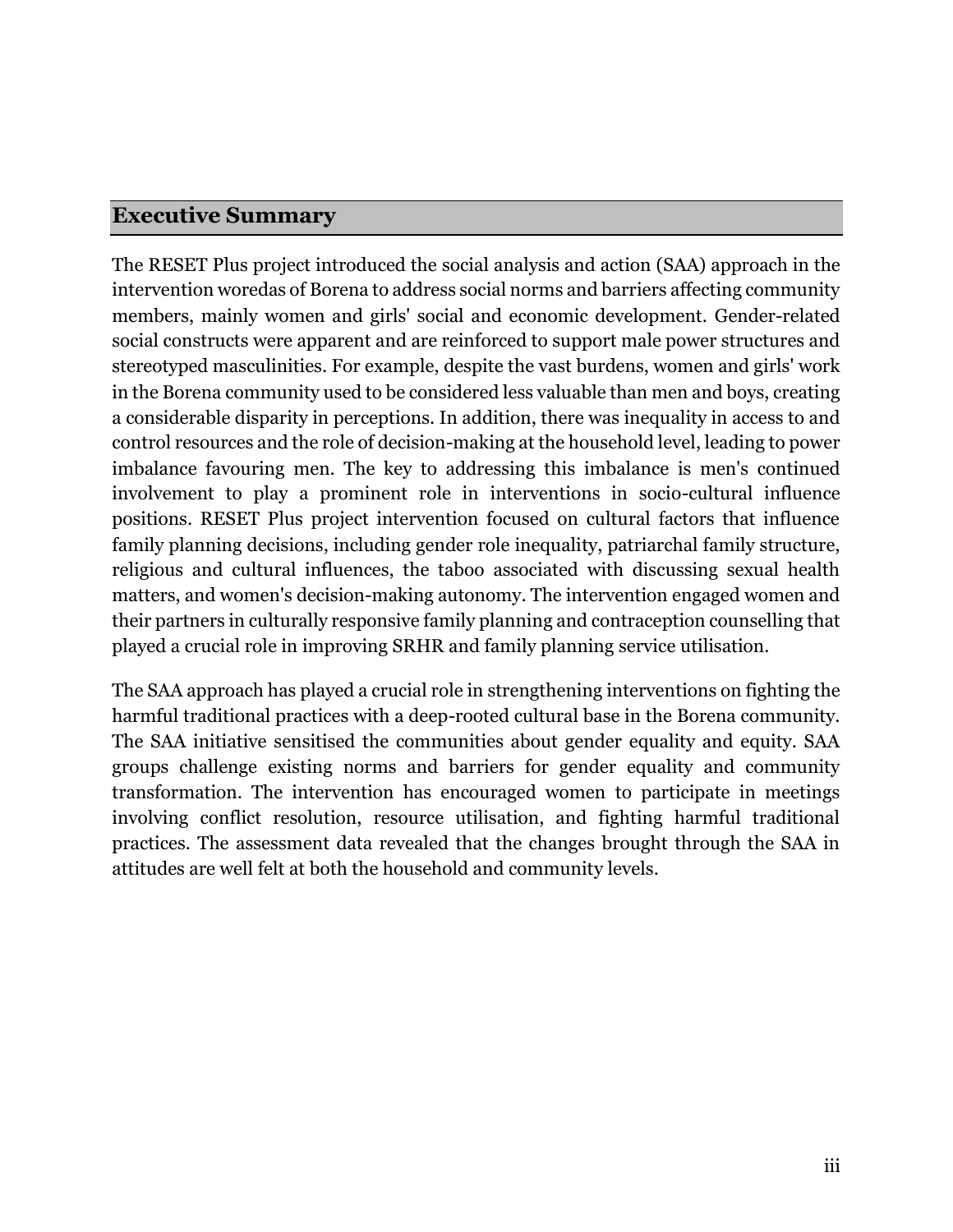Table of Contents

| 1.                                                                               |  |  |
|----------------------------------------------------------------------------------|--|--|
| 1.1                                                                              |  |  |
| 1.2                                                                              |  |  |
| 1.3                                                                              |  |  |
| 1.4                                                                              |  |  |
| 2.                                                                               |  |  |
| 2.1                                                                              |  |  |
| 2.2                                                                              |  |  |
| Significance of SAA in Challenging Social Norms and Gender Inequalities11<br>2.3 |  |  |
| 2.4                                                                              |  |  |
| 2.5                                                                              |  |  |
| 3.                                                                               |  |  |
|                                                                                  |  |  |
|                                                                                  |  |  |
|                                                                                  |  |  |
|                                                                                  |  |  |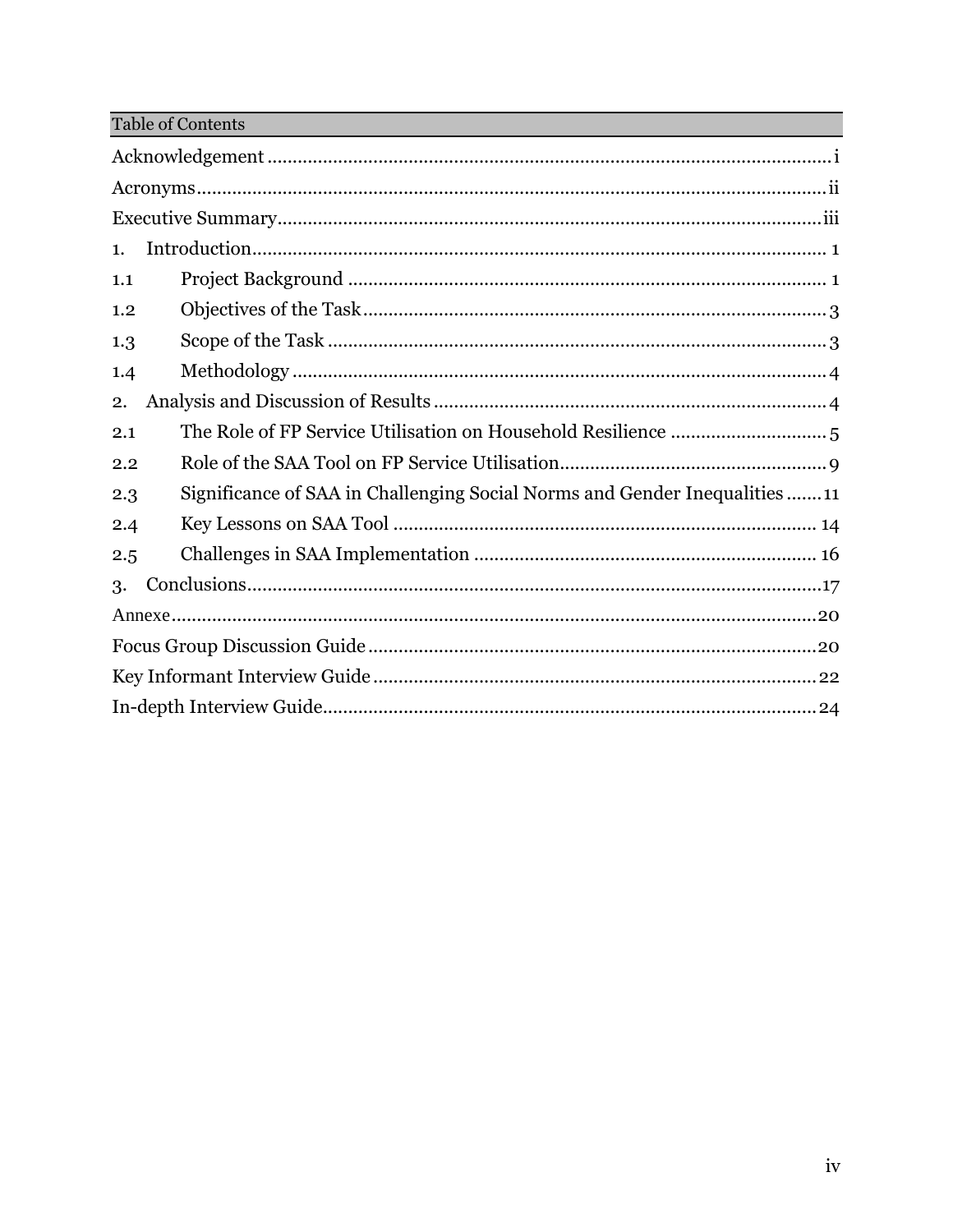### <span id="page-5-0"></span>**1. Introduction**

### <span id="page-5-1"></span>*1.1 Project Background*

 $\overline{a}$ 

Family planning for resilience building (RESET Plus project) was initiated by European Union (EU) and started its operation in early 2018, intending to contribute to resilience through consolidated family planning service utilisation, gender equality and decreased demographic pressure. RESET Plus is built on the RESET II project (2017-2020), aimed to create a more significant economic opportunity, strengthen the resilience of vulnerable communities, and improve governance and conflict prevention. These projects are essential to the Ethiopian context, where recurring environmental and livelihood crises are predominant.

Ethiopia is one of the developing countries with more than 40% of its population under 15 years. Moreover, its annual population growth rate is higher than 2%, translating into more than 3 million children every year. Thus, population growth is the most significant demographic challenge leading to hunger, poverty, scarcity of land and natural resources such as water. As a result, expansion of agricultural extension services, job creation for young people, building resilient institutions and infrastructure, and humanitarian assistance during crises are challenged. Large family size is, hence, a significant cause of poverty and poor health in developing countries. In addition, population pressure and resource scarcity also lead to political violence<sup>1</sup> .

RESET Plus contributed directly to improved access to a wide range of contraceptives, increased gender equity among men and women, enhanced resilience and productive capacity of women-led organisations and groups. The consortium of Amref Health Africa in Ethiopia, Save the Children (Ethiopia and Netherlands), CARE (Ethiopia and Austria), and Women Support Association (WSA) run the project intending to raise the demand for family planning by 39%. In addition, RESET Plus plans to increase access to and provide quality comprehensive sexual and reproductive services, particularly family planning, by 28% amongst adolescents, youth, and women principally through awareness-raising. The five clusters covered were Wolayta and South Omo Zones in SNNP Region; Wag Himra Zones in Amhara Region; Bale and Borena Zones in Oromia Region, where all areas were highly

<sup>&</sup>lt;sup>1</sup> Tir, J., & Diehl, P. F. (1998). Demographic pressure and interstate conflict: linking population growth and density to militarised disputes and wars, 1930-89. *Journal of Peace Research*, *35*(3), 319-339.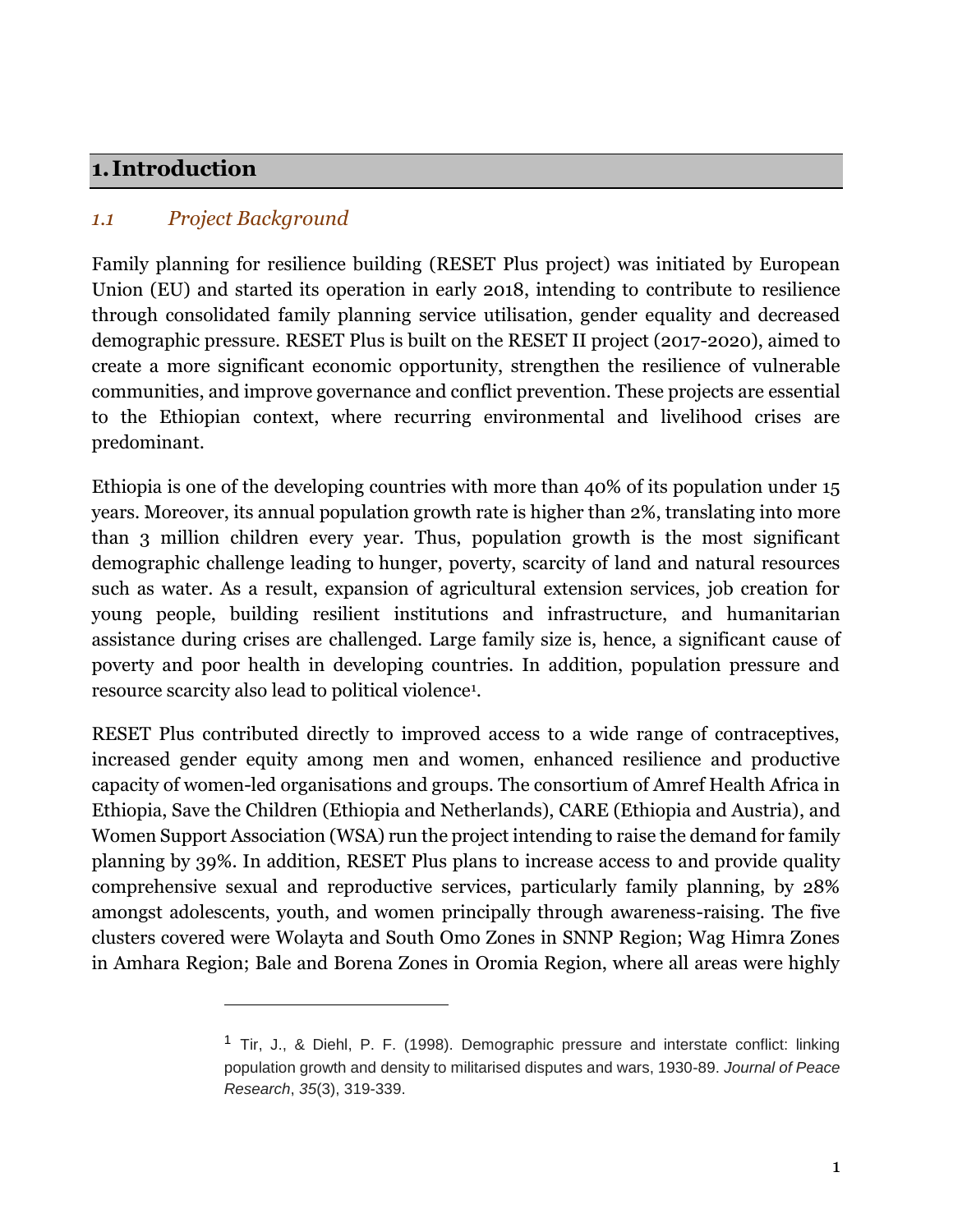drought-prone and food-insecure areas. The Borena zone project comprises Arero, Miyo, Dire, Moyale, Dillo and Dhas Woredas.

The overall objective of the intervention (RESET Plus) was to contribute to resilience through consolidated Family Planning (FP) practices, gender equality and decreased demographic pressure in 5 EU RESET clusters. This action contributes directly to improved access to a wide range of contraceptives, increased gender equity among men and women, and enhanced resilience and productive capacity of women's led organisations and groups. Specific objectives of the action were to:

- Increase demand for family planning by 39% through awareness-raising on demographic pressure and promotion of attitudinal changes regarding family planning and gender equality, particularly among adolescents, youth, men and women in drought-prone and chronically food-insecure regions;
- Increase access to and provision of quality comprehensive Sexual Reproductive Health (SRH) services, especially FP services by 28% among adolescents, youth and women through service delivery and outreach services, health systems strengthening (capacity building and technical support), monitoring and coordination, women's socio-economic empowerment and promotion of gender equality.

By promoting SRH among youth and adolescents, the project aims to delay the sexual debut, increasing family planning and the link with health. Women can wait the recommended two years after birth before becoming pregnant again. These longer birth intervals are linked to reductions in stunting and underweight children's two critical barriers to becoming healthy, productive adults. Four interlinked results/outcomes were expected to achieve the objectives, namely:

- Increased awareness on the impact of demographic pressure on food security and livelihoods;
- women, youth and adolescent boys and girls empowered to make informed SRH & FP decisions;
- Improved quality SRH/FP services, delivered through 25 health facilities to women, adolescents and youth;
- Improved multi-sector coordination to integrate SRH/FP services among RESET partners and relevant stakeholders.

The Social Analysis and Action (SAA) tool has been used to promote gender equality and women's voice. SAA is a social and behavioural change communication methodology that facilitates dialogue on social norms, gender norms, power relations, economic and cultural factors in sustainably influencing development outcomes. The core group composed of clan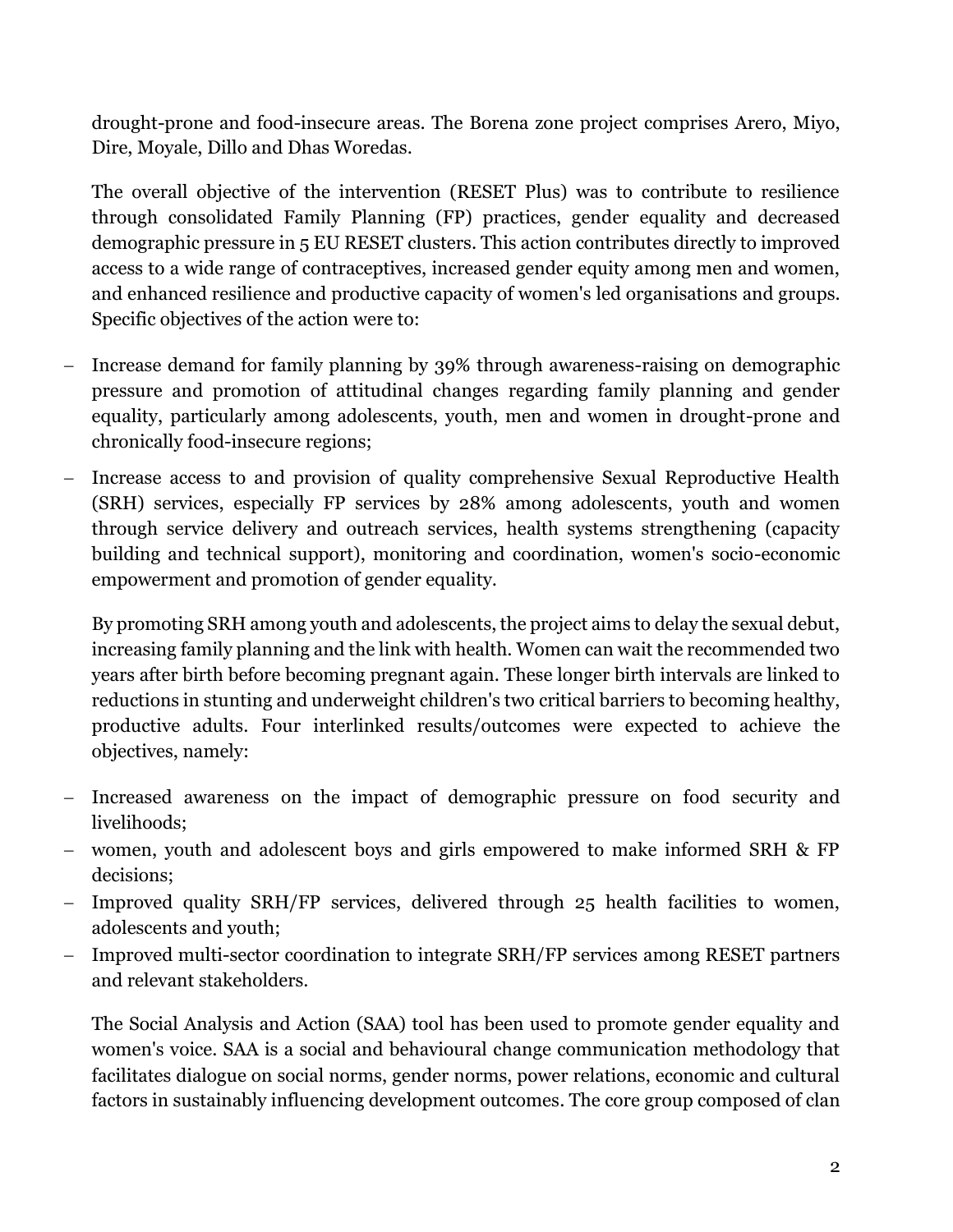leaders, government, and service providers was organised. Guidelines were developed to establish a common understanding of gender equality and SRH and increase the voices of girls and women on SRH. The core group supports strengthening and reinforcing social behaviour change in the community. The training was provided to women in different economic groups on gender and SRH/FP to promote SRH/FP among themselves and family members. And also, members of health development armies were oriented to promote SRH/FP at the household level and link with the health extension program (HEP). The VSLA groups were supported to undertake regular discussions on gender and SRH/FP for mutual understanding. Local training was organised for elders, clan/religious leaders, Idirs, and others on gender equity and SRH/FP. Capacity building and orientation meetings were scheduled for partners on the strategic links between gender, family planning and resilience.

### <span id="page-7-0"></span>*1.2 Objectives of the Task*

The general objective of this task was to assess and document lessons learned, good practices, success stories of the RESET Plus Project in six woredas of the Borena cluster. The specific objectives of the task were to:

- Assess the effect of SRH/Family planning service utilisation for household resilience building.
- Assess how the SAA tool improves SRH/family planning service utilisation? If yes, how? If not, why not?
- How SAA/gender strategy contributes to challenging social norms and gender inequalities
- Identify key lessons/ learnings on SAA methodology/tool in improving SRH/FP service utilisation
- Identify problems and challenges encountered in the course of social norms intervention to improve SRH/FP service utilisation
- Recommend key corrective measures for the future projects' resilience building

### <span id="page-7-1"></span>*1.3 Scope of the Task*

The scope of the assignment (learning extraction and documentation) covers the activities implemented under RESET Plus implemented in the six target districts of Borena Zone from October 2018 to 2021 by CARE Ethiopia. The assignment focuses on producing a concise report on the lessons learned from the FP in the RESET plus interventions and its role in building long-lasting resilience and coping capacity of the target vulnerable people to human-made and nature-induced disasters (such as conflict and drought). In addition, the assignment is expected to produce a documentary video of about 15-20 minutes by having different interview platforms with beneficiaries, partners and key stakeholders who participated in the project intervention.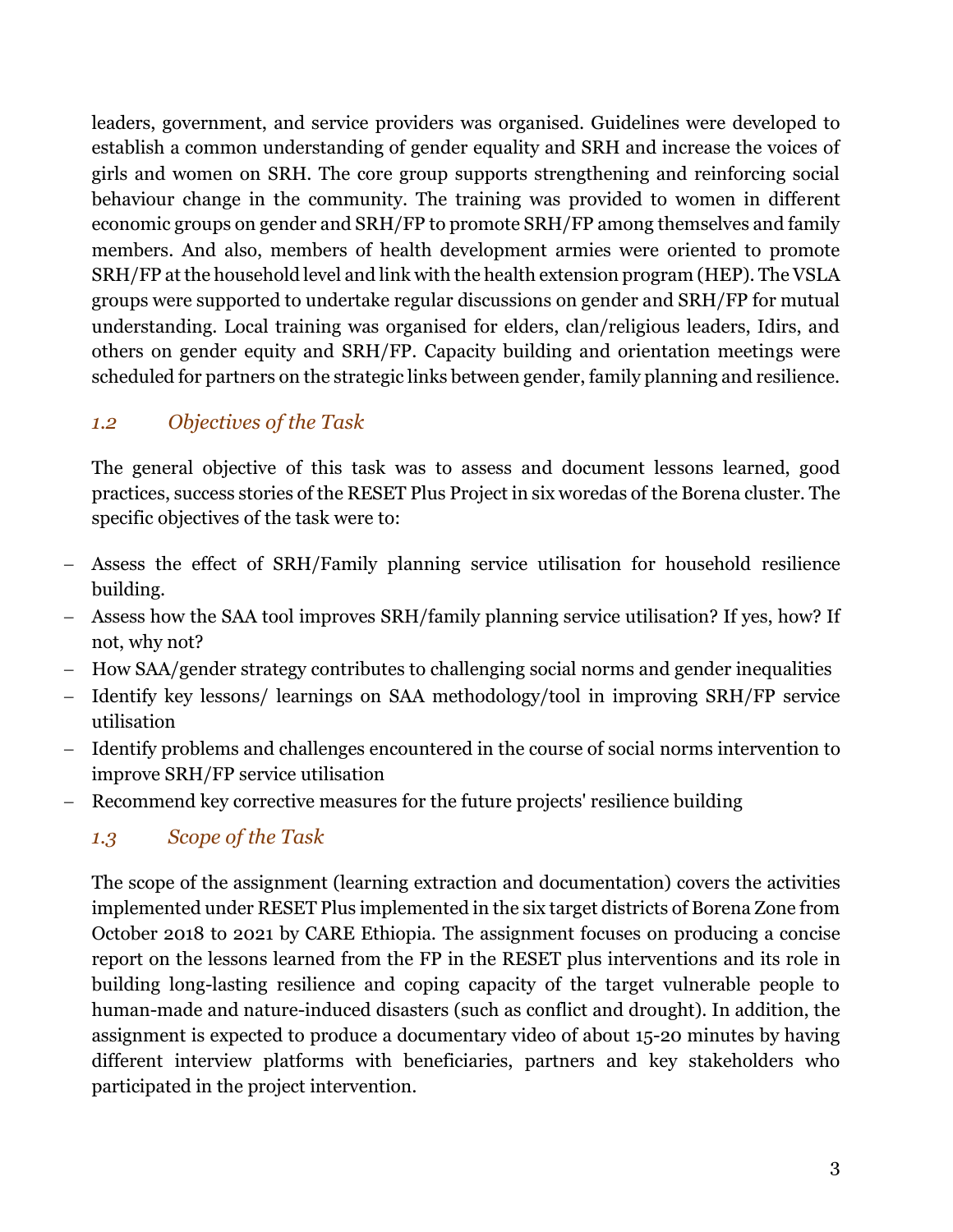### <span id="page-8-0"></span>*1.4 Methodology*

This learning extraction and documentation exercise employed a consultative process to ensure active involvement of leadership, members, employees, partner organisations, communities and other stakeholders. Participatory techniques and being sensitive to gender issues were used for the study; field observation, focus group discussions, key informants' interviews, desk review and in-depth interviews were used. The assessment participants at a community level were SAA members, community leaders, elders, and religious leaders. A total of 24 key-informants, 14 males (age 25-76) and ten females (age 22-38), including government officials, community leaders, religious leaders, elders, beneficiaries, school club leaders, health workers, and kebele managers, were interviewed. In addition, four FGDs were conducted with 22 participants, five male (age 27-60) and 17 female (age 22-70).

Field data gathered dealt with the experience of FP/SRH service utilisation and its implication for resilience building, the significance of SAA in improving FP/SRH service utilisation, the contribution of gender strategy to challenging social norms and gender inequalities and the challenges and problems encountered throughout the project implementation. Meanwhile, the principle of saturation was applied. Participants for the study were selected based on purposive sampling. In addition, the following RESET Plus related documents were reviewed: the baseline report, good practice guide, case study, SAA manual, grant application, exit strategy, and implementation guideline for CARE lead activities. Field activities (in-depth interviews, KII interviews, FGD sessions, and observation) were video/audio recorded, and photos were taken. The study strictly adhered to standard ethical principles. The COVID-19 specific hygiene and physical distancing principles were taken care of during the focus group discussion.

### <span id="page-8-1"></span>**2. Analysis and Discussion of Results**

The findings are presented in five subsections - the role of family planning service utilisation on household resilience building, the part of the SAA tool on FP service utilisation, the significance of SAA on challenging social norms and gender inequalities, significant lessons on the SAA tool, and problems and challenges in SAA intervention implementation.

SAA is a social and behavioural change communication methodology that facilitates regularly recurring critical reflection and dialogue on how social norms, gender norms, power relations, economic and cultural factors influence development outcomes<sup>2</sup>. The SAA tool was initiated in 2004 and applied in more than 20 countries by CARE projects to address diverse development and social justice issues, supporting the organisation's global

 $\overline{a}$ <sup>2</sup> The definition of SAA is provided in the *SAA global implementation manual (2015)* and the *RESET plus implementation guideline for CARE lead activities (2019)*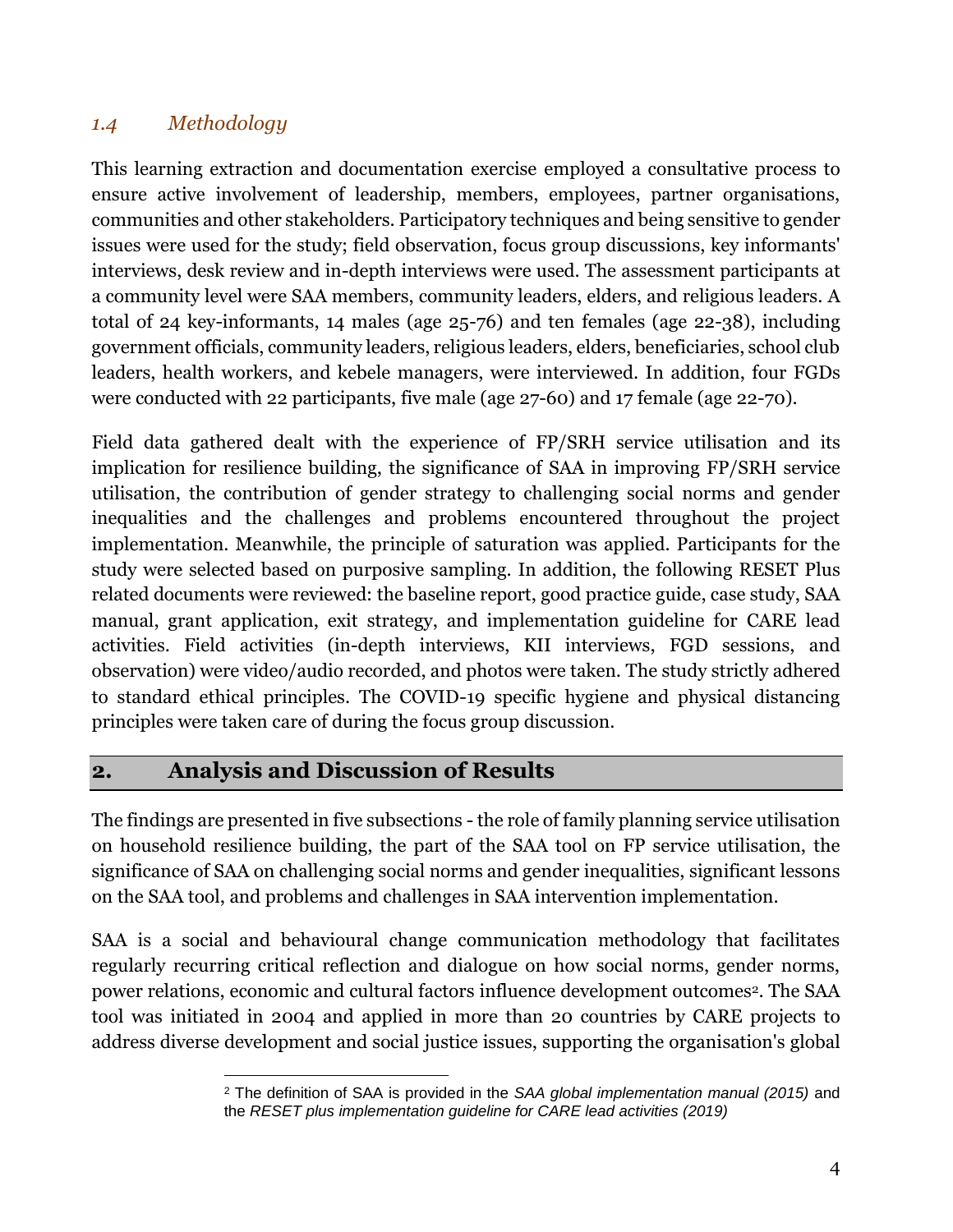commitment to gender equality and women's voice. As most of the inequalities in a given society are caused by social determinants, SAA tools address social and behavioural changes linked to several development problems in a sustainable manner. With the SAA approach, social and behavioural change is a participatory process requiring critical self-reflection and intrinsic motivation on all facilitators and group members involved. The SAA approach builds on social and behaviour change theories depicting change along the continuum of pre-contemplation – awareness - taking action - termination of the negative behaviour. The SAA guideline has been used by the staff of RESET plus consortium members to increase the gender transformative potential of their work.

### <span id="page-9-0"></span>*2.1 The Role of FP Service Utilisation on Household Resilience*

The gender strategy in RESET Plus broadly analyses equity, power relations, and household decision-making processes. It discusses the role of family planning service utilisation on household resilience building. According to the WHO's definition, <sup>3</sup> family planning allows individuals and couples to anticipate and attain their desired number of children and the spacing and timing of their births. It is achieved through contraceptive methods and the treatment of involuntary infertility. According to the WHO definition, women's ability to space and limit their pregnancies directly impacts their health and well-being and the outcome of each pregnancy. Family planning encompasses the services that give women, men, couples, and adolescents the ability to avoid unintended pregnancy and choose when to have a child. Building resilience implies becoming more proficient at anticipating, preventing, recovering, and rebuilding following adverse shocks and stresses4. This report presents how the SAA tool helps communities in six woredas of Borena to challenge social norms and gender inequalities, improves SRH/family planning service utilisation, and support resilience building. The report extracts lessons on how the project succeeded in diversifying livelihoods, bolstering community resilience, and empowering women.

In many developing countries, as is the case in Ethiopia, chronic poverty, repeated economic and environmental shocks, poor health, and lack of access to and use of family planning contribute to recurring cycles of crisis. This report explores the connections between women's access to family planning and resilience. It makes the case how RESET Plus intervention improved women's access to family planning services and contributed to building resilience. Effective communication of this connection helps promote family

 $\overline{a}$ 

<sup>3</sup> Shaw, D. (2016). The ABCs of family planning. *Geneva: WHO2010*.

<sup>4</sup> De Souza, R. M. (2014). Resilience, integrated development and family planning: building long-term solutions. *Reproductive Health Matters*, *22*(43), 75-83.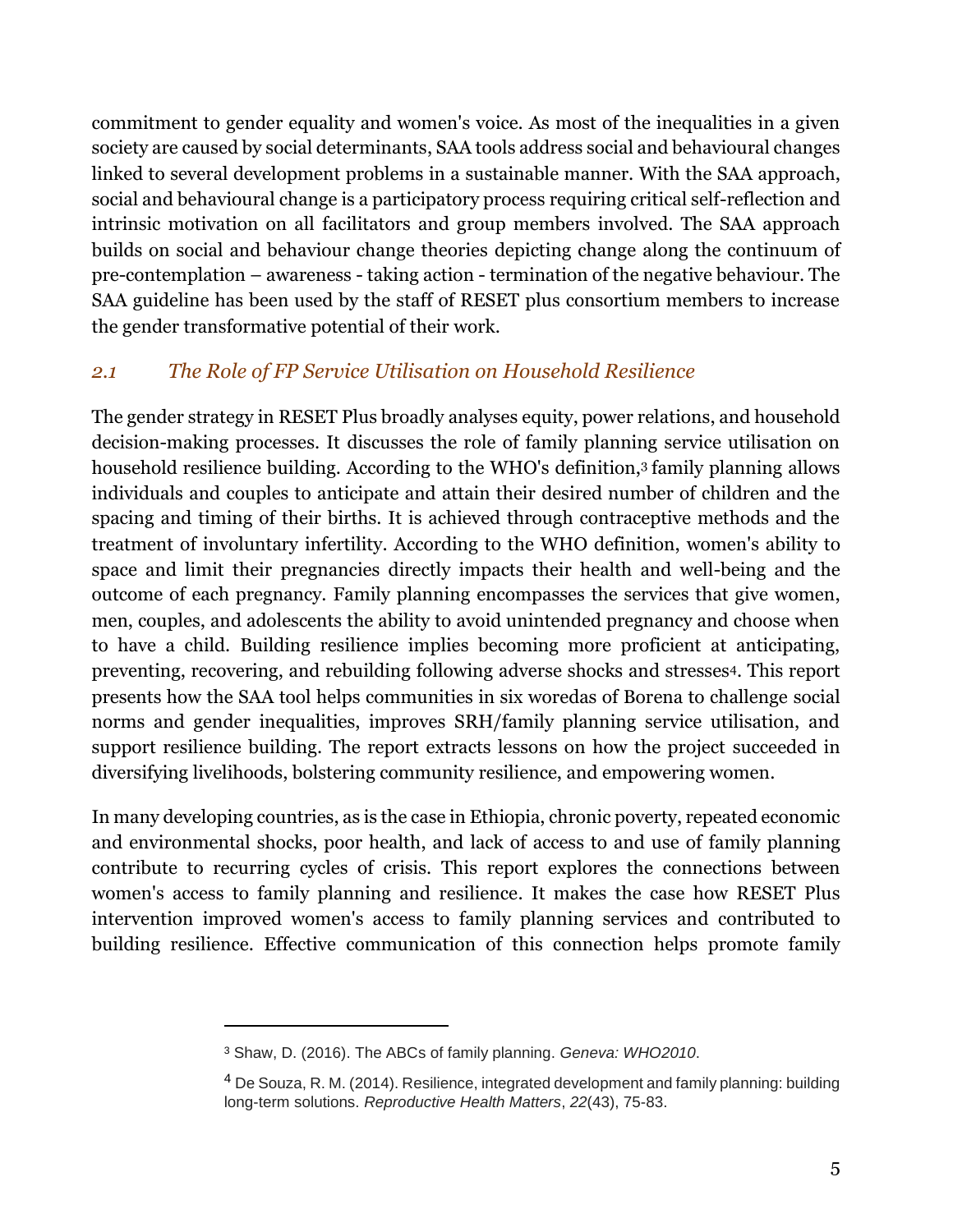planning as a local, regional, and national development priority, especially in areas where recurring crises occur.

Findings from operational research<sup>5</sup> with the application of a community-based comparative cross-sectional study conducted among a sample of 737 women of reproductive age in Bale Zone of Oromia Region and Wolayta and South Omo Zones of SNNP Region explored the effect of voluntary Family planning utilisation in contributing to resilience (household food security). The study's findings revealed that the duration of family planning use contributed to household-level food security. The study suggested that programs focusing on food security and nutrition can consider the consistent and long-term use of family planning utilisation as one of the intervention areas to maintain household-level food security. The study also emphasised interventions to address the factors hindering family planning use as a key strategy.

A case study conducted by CARE on the role of family planning in building the resilience of the pastoralist community of Borena has shown how family planning contributed to an increase in the population's resilience in six woredas of Borana Zone. The case study has also provided an overview of some of the program's main achievements, the role of the different actors involved, the challenges encountered, and the program's potential for scalability. The case study presented the achievements in increasing resilience among the community through increasing family planning utilisation. For example, more than threefourths of women (77%) reported that family planning and spacing between pregnancies allowed them to engage in income-generating activities. An increase in income improved food security. Family planning utilisation and spacing also allowed households to collect more grass during the wet season and feed their cattle during the dry season. In addition, women's leadership skills allowed them to engage in community decision processes, which ultimately increased the household's capacity to manage shocks and stresses. Other improvements include female genital cutting (FGC) prevention, girls' school enrolment, social cohesion, and institutional delivery.

Though there are variations in their understanding of family planning, the views of the participants of the current assessment were within the context of the general definition of family planning.

As to my perception, family planning is having a gap between consecutive births or spacing (25 years old female discussant and beneficiary, D/Mega Kebele)

 $\overline{a}$ <sup>5</sup> Amref Health Africa in Ethiopia (2020). Does improved access to and quality Family planning contribute for food security? An Operational Research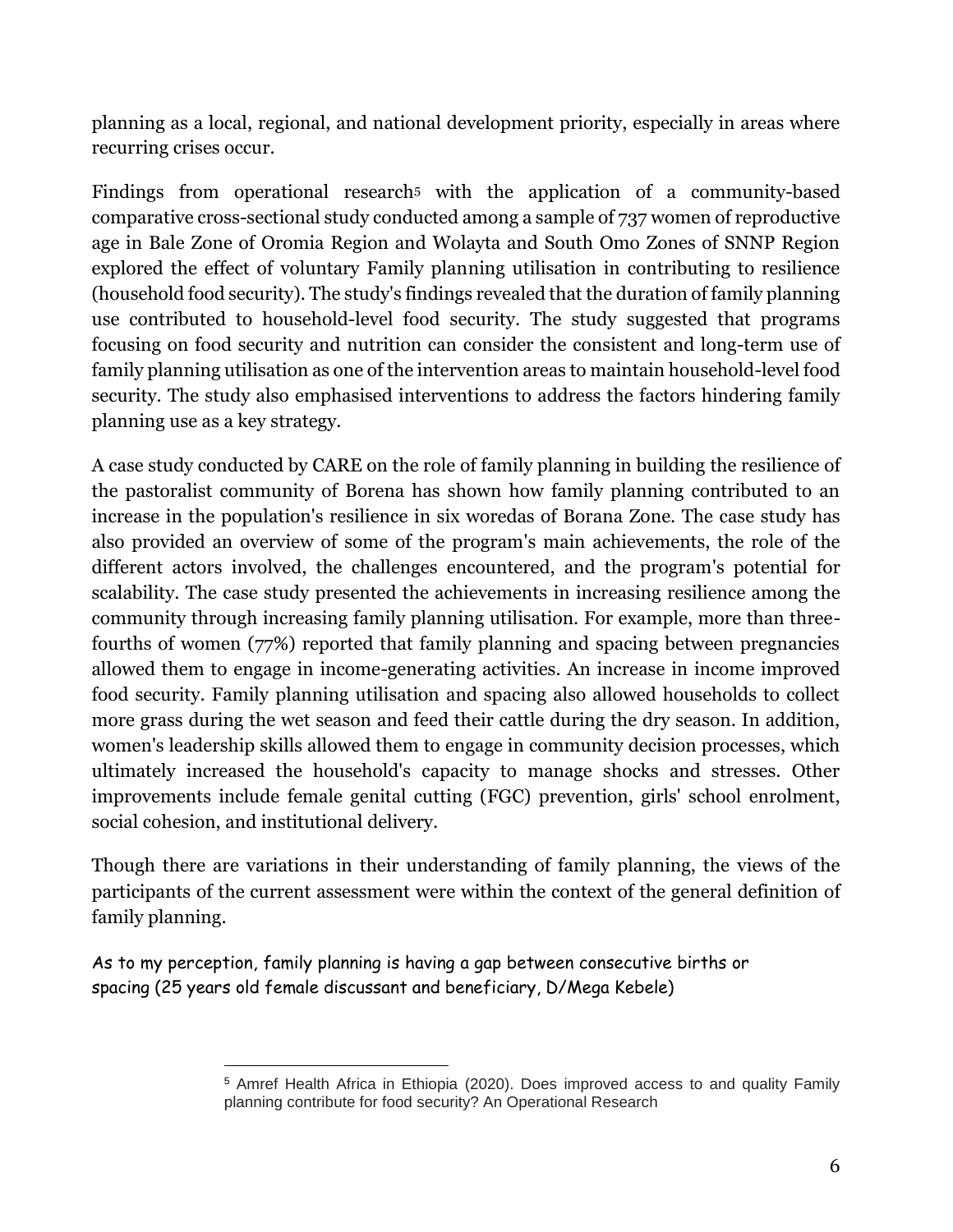To my understanding, family planning is a method to have a space between consecutive births that helps appropriate growth for the children by reducing the sharing of the limited resources. (30 years old male discussant, Saphante Kebele)

There is an understanding of family planning among respondents as spacing between consecutive births with a positive connotation on the child's health and lower socioeconomic stress on parents from having unplanned children. The use of family planning also reduces the uneven distribution of limited resources that the family has. For the children, family planning has a positive role in facilitating their growth.

However, there are some differences in the role family planning had on the family, minimising the community's demographic pressure and resilient capacity; it was unquestionably the accepted critical part of every community. Regarding the effect of utilising family planning, sexual and reproductive health on the resilience-building capacity in food insecure and drought areas like the pastoralist community of Borena, the views of the key informant, discussants, and interviews from the beneficiaries were presented below:

Family planning services significantly impact resilience building in food insecure and drought areas like our cases. The fewer children a family has, the higher they withstand whenever drought occurs, and the less a family sustains associated complications. Family planning has a tremendous role in a drought area, including our cases, because we have been using family planning. We saved our economy, saved from severe health complications and reduced the impact of drought on our life, cattle, diet, and essential service. The project's educational program has helped me have a good resilience capacity to drought and food insecurity. (A 25 years old female discussant and beneficiary, D/Mega Kebele)

Family planning had a significant role in building resilience in the family and community. Even family panning reduces the nutrition-related deficiencies of the children in a family. For the children's growth, family planning also has a significant role in that it gives time for the child to be nurtured, fed more than if more children are in a family. (A 60 years old female discussant, D/Mega Kebele)

One of the primary benefits of family planning is having a smaller family size. So, drought and food insecurity affect families of larger sizes. Family planning utilisation played a significant role in withstanding the impact of drought at a family level. (22 years old beneficiary, D/Mega Kebele)

As can be observed from the participants' views, family planning has a significant role in strengthening the resilience of the communities against severe conditions such as drought and food insecurity. The use of family planning included lessening the impact of drought and food insecurity, strengthening the household economy, and reducing the complications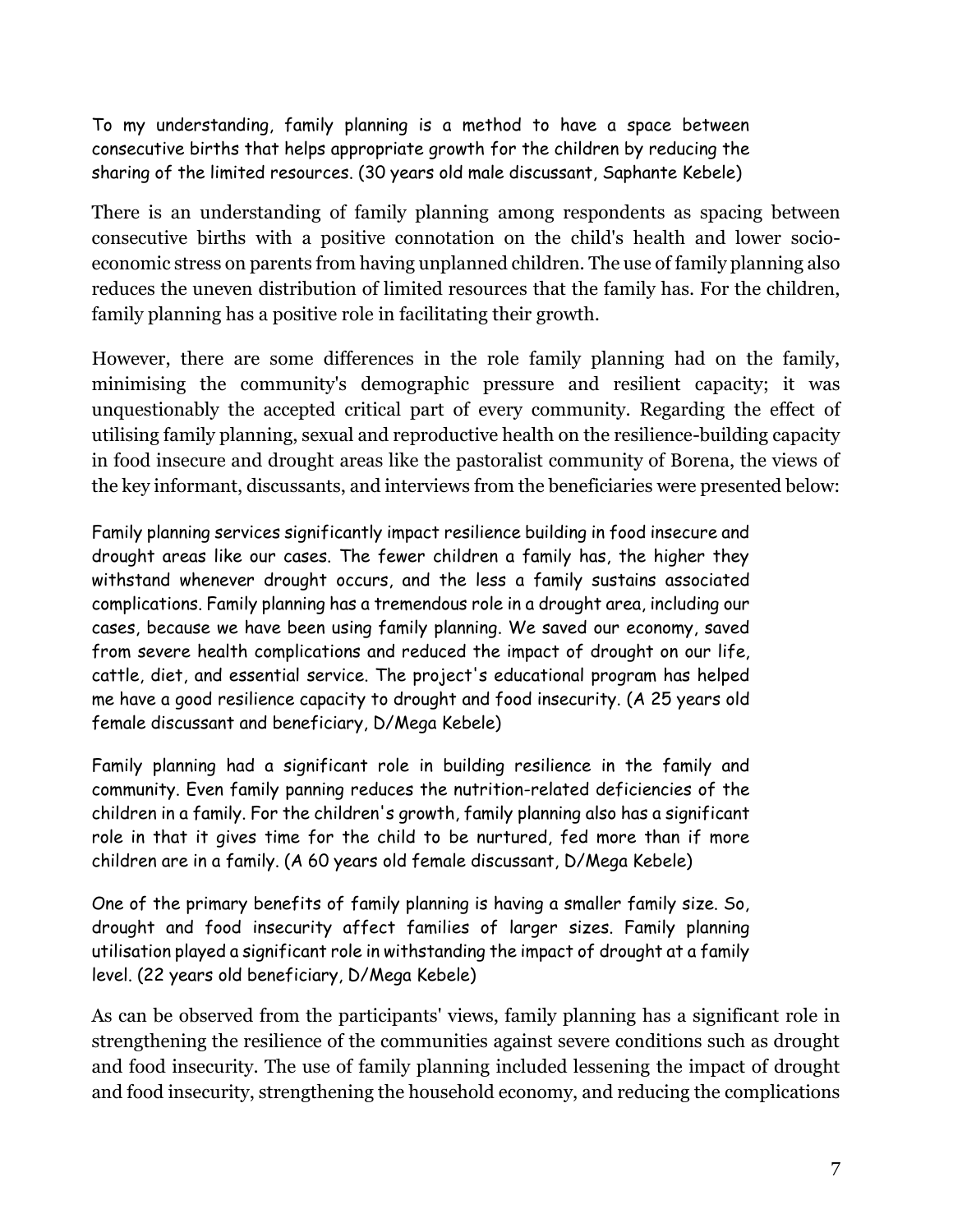that would have existed in the absence of family planning. Furthermore, the smaller the family size, the higher the family's capacity in mitigating any form of severe conditions. The benefits that family planning had also were explained by multiple sources:

The benefits of family planning are proper education, nutrition, social participation, and even reducing demographic pressure. In addition, the role of family planning goes to having a resilient capacity in severe conditions. (55 years old male elder, D/Saphante Kebele)

The role of family planning to resilience building in drought and food-insecure areas is beyond what can be explained in words. Whenever there is a space between consecutive births, the families' tendency to withstand severe conditions such as drought is incomparably higher than those with large family sizes. (25 years old female Health Extension worker, Bokola Kebele)

Family panning had a role in resilient building in drought and food insecurity. A simple example is that following drought, the potential of the community to address aspects of the family's needs is compromised, and families that didn't utilise family planning sustain stress to fulfil the need of children. So, family planning could be unquestionably the best tool to build a resilient community. (76 years old elder, D/Mega Kebele,)

Though our community had a natural family planning method (breastfeeding) helping the resilience building in drought and food-insecure areas, modern family planning service utilisation had a paramount role. (A 56 Years old male, Yabelo zone, Community Leader)

My perception regarding family planning is that giving birth and waiting for some time to have the next child can benefit the mother, child, and father. So, this can give them access to education, diet, and other basic needs. (55 Years old elder, Haralo Kebele)

Family planning has numerous contributions that the participants commonly reflected; it has had a role in ensuring proper education, nutrition, social participation, and even reducing family pressure or demographic pressure. Moreover, family planning also increased the family and community's coping potential.

Regarding the role of family planning on enhancing resilience-building against drought and food insecurity, much was acknowledged about the crucial role of RESET Plus in awarenessraising and convincing the community to accept and utilise family planning. Reflections of the discussants, beneficiaries and key informants are presented below: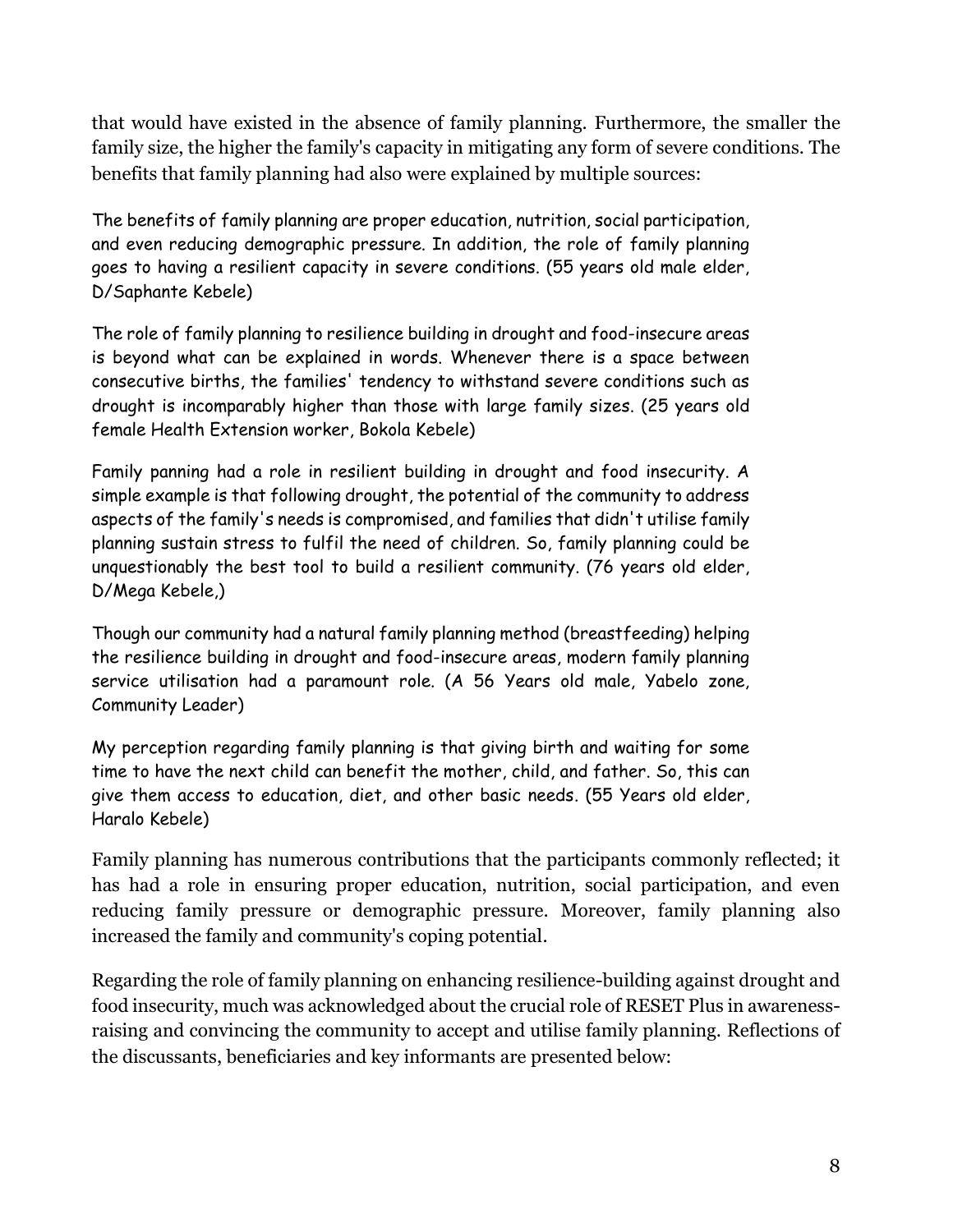The common practice in the culture of Borena was that every child must breastfeed at least for three years. At the time of the introduction of family planning by the project, when we were told to use modern family planning, we were much concerned about why this came to us and asked why they tend to reduce our generations. However, after we were educated about the importance of family planning in training, group discussion, and experience sharing, we realised that it benefited our community by strengthening our potential of resilience against drought and crises. (68 years old elder, Haralo Kebele)

Years before, we didn't know what family planning was. However, we have been educated much on birth spacing/ family planning, and we stick to the courses of advice provided by the organisation. The principles of the religion (Muslim) I belonged to allowed us to have a birth spacing of three years consistent with the courses of advice from the project. (36 years old male community Leader, D/Mega Kebele)

Since the project came into our localities, we learnt much and started using family planning after being briefed on its importance (65 years old male Religious Leader of D/Mega Kebele)

In general, there is a consensus among the beneficiary communities and the relevant local stakeholders of RESET Plus that family planning contributed in different ways to building a resilient community in drought and food-insecure areas. These include allowing the family to have the capacity to balance resources with the household need, reduce demographic pressure, provide educational opportunities to children.

### <span id="page-13-0"></span>*2.2 Role of the SAA Tool on FP Service Utilisation*

According to the baseline study, household-level decision-making in the RESET Plus project areas is male-dominated, including decisions on contraceptive use. The baseline finding suggested that traditional-type communication strategies targeting only women may not be as effective as having men and couples as the primary recipients of communication activities. CARE's consolidated approach, SAA, was adopted by the implementing partners to address the social, economic and cultural factors that influence sexual and reproductive health rights (SRHR) of the communities in the RESET Plus intervention woredas. In addition, the gender strategy establishes an understanding of the social complexities and selection of concrete steps to address health and social issues within a reflection-action cycle. The SAA approach enables response to the community's complex realities, focus on real needs, and engage a broader range of stakeholders in project implementation. The approach was to change norms and values that perpetuate gender inequality, hindering the adequate performance of SRHR.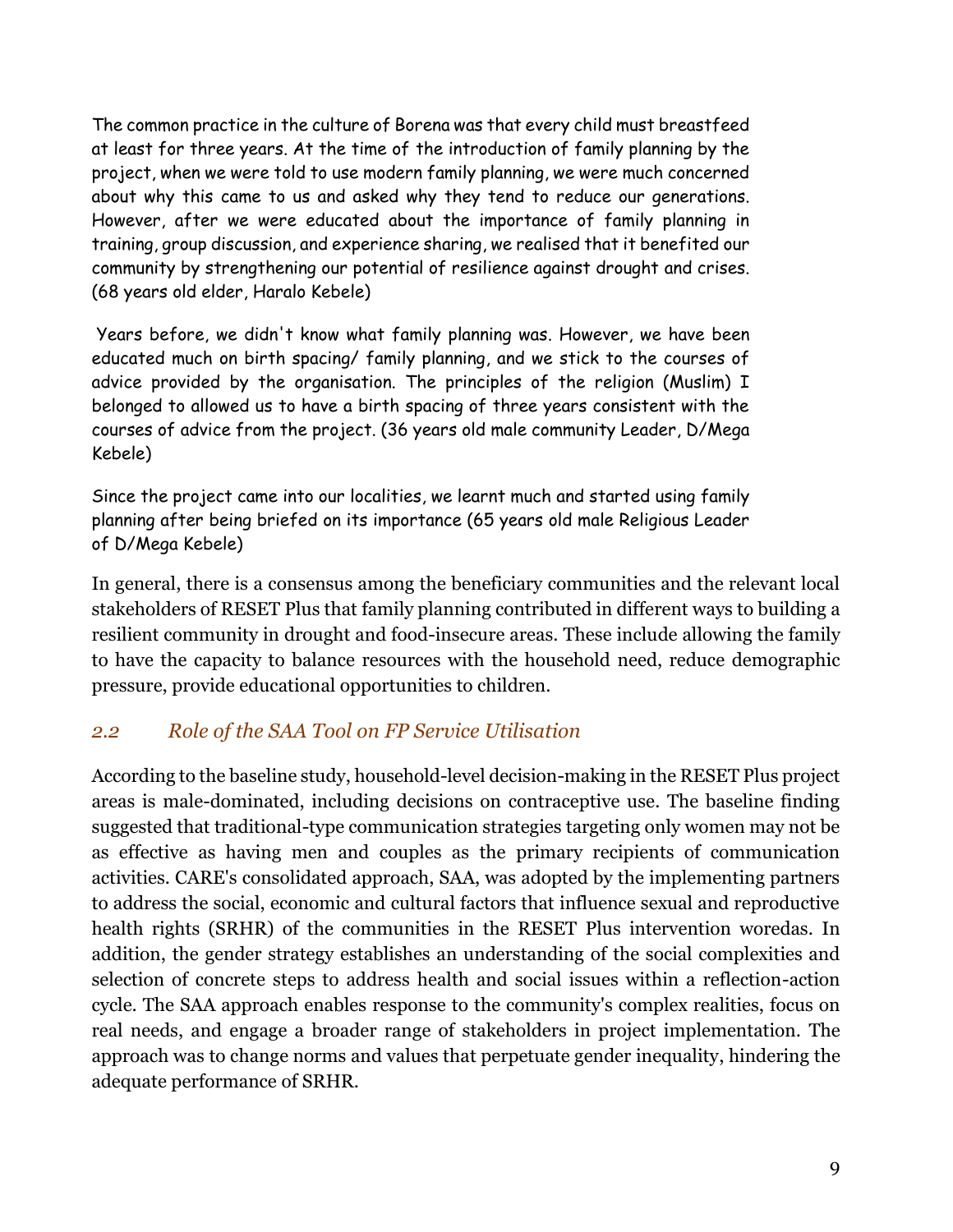The social analysis and action (SAA) approach has been a fundamental tool used during RESET Plus intervention to make an essential change in awareness and family planning service utilisation. SAA involves monthly discussions on social norms and SRHR between local leaders and community members. As a result, the SAA has significantly impacted the local community, improving family planning service utilisation as perceived by the respondents interviewed.

A case study conducted by CARE on the role of family planning in Borana Zone has provided an overview of some of the program's main achievements: awareness-raising and discussions on gender roles increased men's interest in FP, women participation in major household decisions is increased, women are encouraged to request family planning services from the health facilities, men are more involved in child care, and husbands agree with the use of FP. The study has also shown increased knowledge, access and use of FP. According to the result of the case study: the majority (83%) of women received counselling on FP after their last birth; about three fourth (74%) of women's last delivery was more than two years ago; nearly half (48%) of women want to delay their subsequent pregnancy for more than three years; about three fourth (71%) believe that women face multiple risks with close pregnancies; more than half (51%) of SAA and VSLA members started using family planning, and almost all the respondents knew about at least one FP method.

SAA members, community leaders, elders, and religious leaders were trained on gender, family planning, and resilience to address problems sustained in their cultural practices. For example, there have been traditional practices in the Borena community, which are harmful, affecting people's health. Such practices have been under continuous discussion by the social action group. Regarding the role that the SAA intervention had in improving sexual and reproductive health/family planning, the study participants replied as follow:

The social norm intervention by the SAA tool played a pivotal role in understanding the conditions in the community. They share experiences, fight traditional harmful practices, raise awareness on various topics; mainly, sexual and reproductive health issues, particularly family planning, while combating harmful traditional practices. I perceived an increased demand for family planning in our community than ever. (25 years old female Health Extension worker, Bokola Kebele)

It has been about some years since the project's launch here in Borena trained several groups. And I think that the SAA had contributed a tremendous impact at fighting harmful traditional practices that augmented the family planning service utilisation. (56 Years old male, Yabelo zone, Community Leader)

The SAA played a significant role in raising awareness regarding the merits of family planning through continuous discussions held within the community. By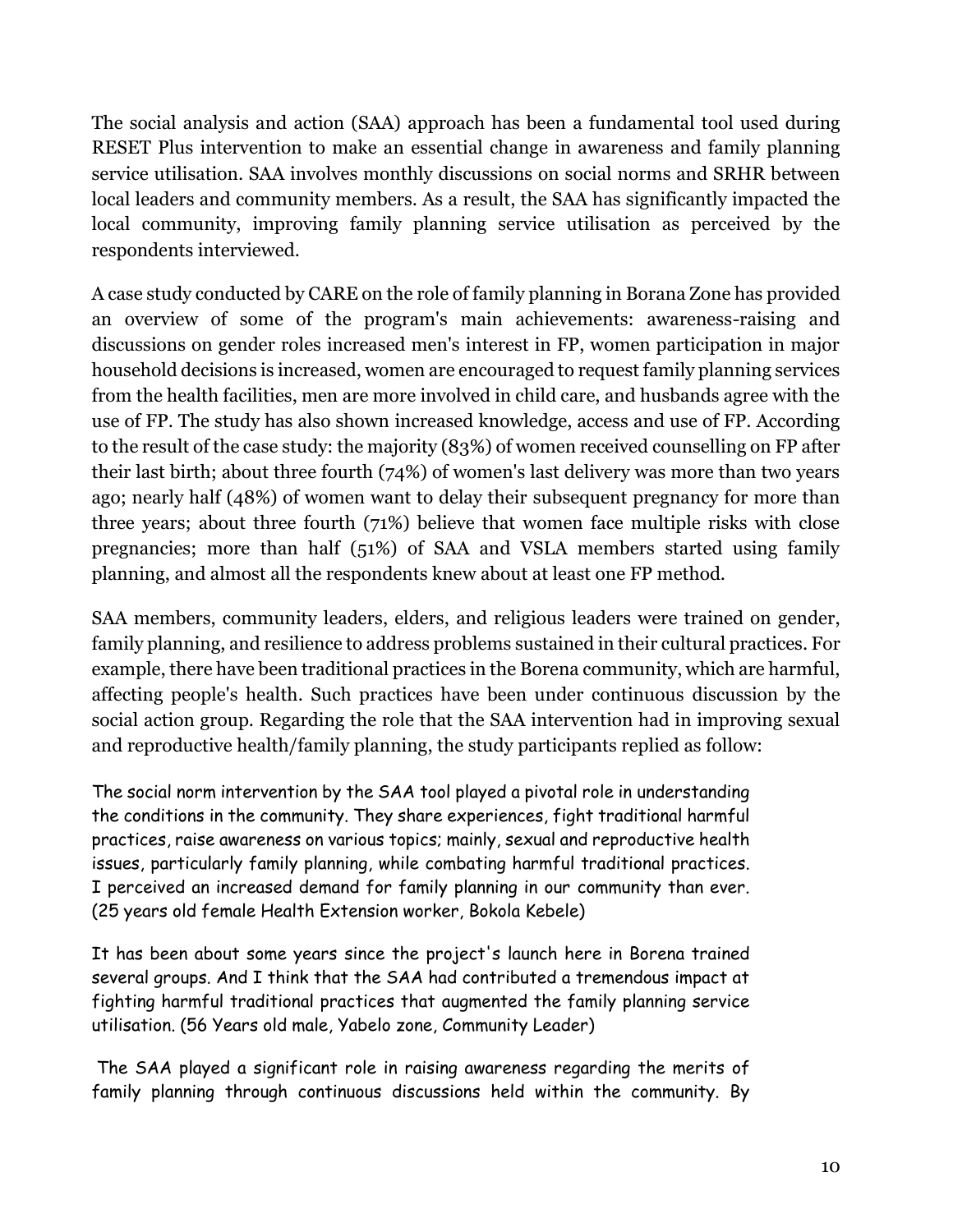reducing the deep-rooted traditional harmful practices in the community, the project contributed much to the increase in family planning service utilisation. (55 years old male elder, D/Saphante Kebele)

Despite some elders being against the principles of family planning, the SAA has been instrumental in addressing the impact of harmful traditional practices on family planning service utilisation, which contributed to making changes. (55 years old Elder, Haralo Kebele)

It is clearly understood that the social norm intervention by the SAA has impacted malpractices within the community. The intervention primarily used the SAA approach that played a crucial role in strengthening good practices, fighting the harmful traditional practice that had a cultural base within the Borena community. The commonly practised traditional harmful practices were early marriage, female genital mutilation, tonsillectomy, and rejection of using modern family planning. Most of which have now been significantly reduced, though there were still problems, as some have been done secretly. SAA is a vital tool to make family planning a culturally responsive service. A woman's and men's beliefs about family planning practices are shaped by the local culture in which they are raised. Therefore, engaging women and their partners in culturally responsive family planning and contraception counselling are essential in communities with deep-rooted cultures, such as Borena. Cultural factors that influence family planning decisions in Borena that RESET Plus addressed include gender role inequality, deference to male spouse authority, religious and cultural influences, difficulties in discussing sexual health issues, women's decision-making autonomy.

### <span id="page-15-0"></span>*2.3 Significance of SAA in Challenging Social Norms and Gender Inequalities*

Despite their remarkable contribution to economic development, women in many cultures of Ethiopia have been placed in a disadvantaged position with no or less authority and decision-making power in the control and management of resources, including their reproductive rights and their social affairs. Such inequality emanated from the traditional norms and values adhered to by most communities in Ethiopia. Social norms and genderspecific compromises are critical barriers to gender inequality. Social and cultural norms can foster behaviours that perpetuate inequalities, while power concentrations create imbalances and capture influential groups such as dominant, patriarchal elites.

The strategy of challenging the social norms and gender inequalities were critical, particularly in the pastoralist community of Borena. In Borena, the implementation site of RESET Plus, the gender strategy played a significant role in gender mainstreaming, equality, empowering women in various social activities, and organising women for multi-purpose and decision-making capabilities. As witnessed by the opinion of the study participants, the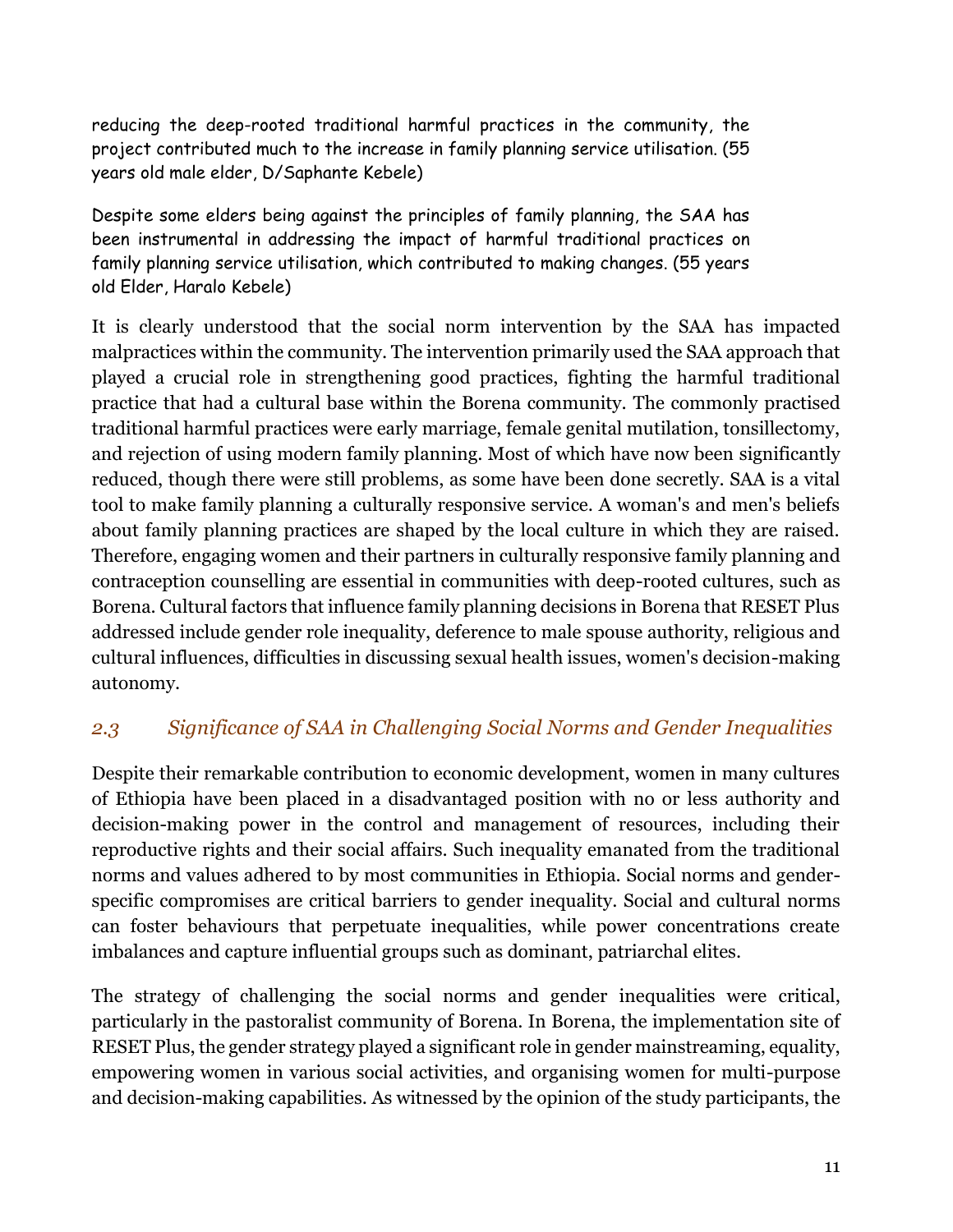role that the SAA played in challenging the social norms and gender inequalities was tremendous.

The gender strategy balances the role of both sexes, which was principally propagated during the project's intervention. There was traditional harmful practice within the community, such as early marriage, tonsillectomy, female genital mutilation. But they are largely sanctioned these days, except in communities residing in distant locations. (25 years old female Health Extension worker, Bokola Kebele)

I perceived that the gender strategy had played many roles in fighting against harmful traditional norms. For example, the collaboration between my wife and I was very loose in my family, which is well improved due to the intervention. In our community, rape, early marriage, tonsillectomy, and other harmful practices were common but are being addressed since the implementation of the project. (55 years old male elder, D/Saphante Kebele)

Some years back, there were no ways to treat men and women equally. Some practices and perceptions undermine women in the house or the field. Even during the night, the wife has to wait if the husband stays outside, and she is the one who locks the door after he comes in. There is a thought that why a man gets tired when there is a woman at home (Otoo dubartiin jirtuu dhiirri maaliif dhaabbataa) and every activity is expected to be performed by the women. (36 years old male community Leader, D/Mega Kebele)

In the early phase of the project, the communities challenged the gender strategy to maintain the existing social norms. But later on, the strategy gets ground, and changes start to occur. What the gender strategy did to the community was also narrated by the views of the participants as follow:

The gender strategy has changed the harmful norm that a girl must undergo circumcision to be married. Thanks to the project, female circumcision is no longer practised in the community. (55 years old Elder, Haralo Kebele)

Before the project's launch, we were at a pace of believing that we men are superior to everything whatsoever per the favour that our culture granted us. However, as of the implementation of the project, we understood much about gender equality, sharing benefits and shouldering life burden and responsibility, and making household-level decisions. (76 years old male elder, D/ Mega Kebele)

The project had positively impacted our community. There have been lived experiences that women took almost all household activities and most farming activities as a matter of Borena Culture. This time, there has been a shift of role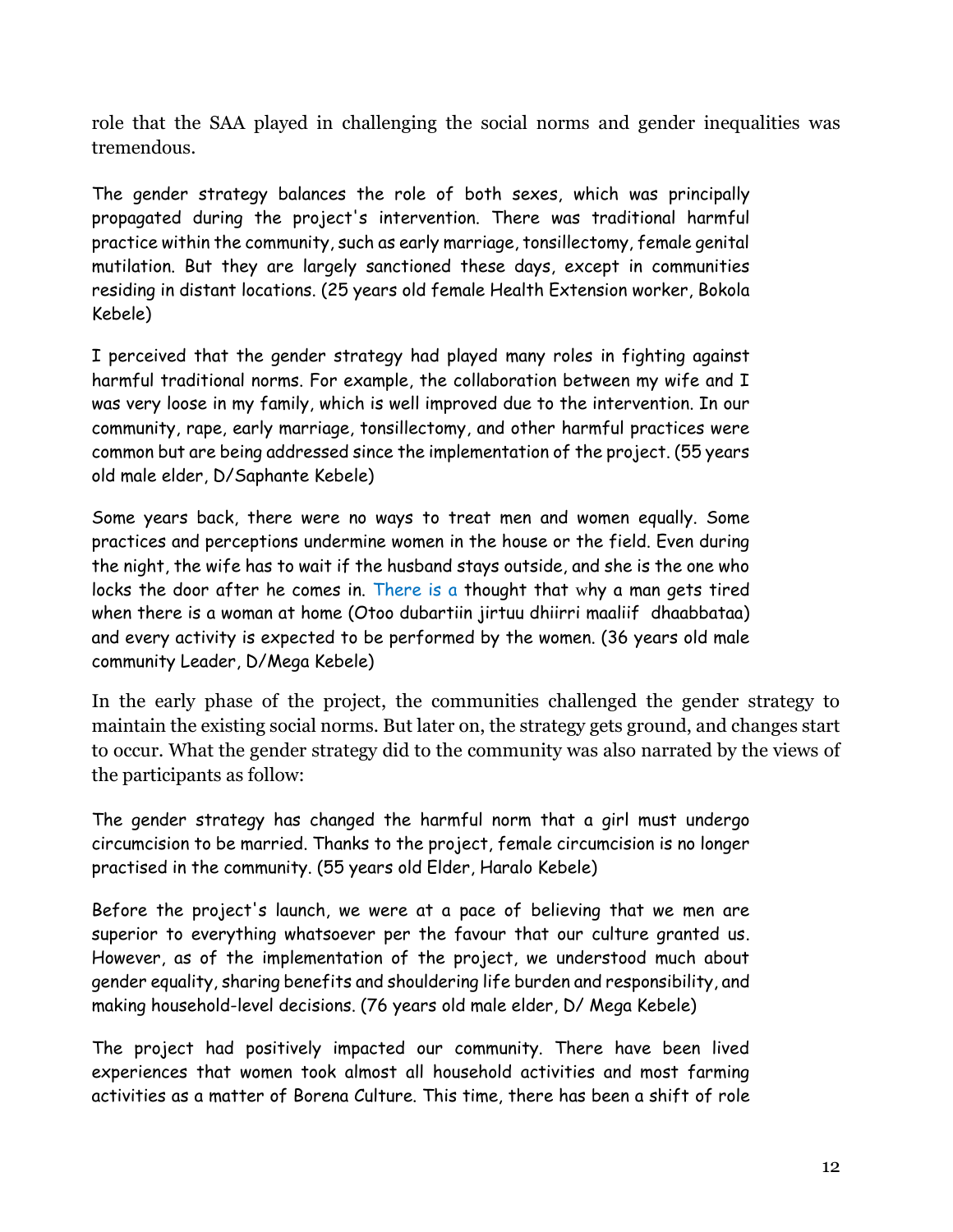sharing by men following the awareness raised in the regular discussions held within the SAA groups and shared experience from a few role models in the community. The gender strategy broke the cultural barrier giving way for the right of women to make decisions on resources, equally participate in social discussions and household level decisions. (A 56 Years old male, Yabelo zone, Community Leader)

Regarding the gender strategy, our culture viewed women as inferior to men, but now we understand that both men and women and boys and girls deserve equal treatment. (55 years old Elder, Haralo Kebele)

The contribution of gender strategy goes beyond assuring equality of men and women, but also it focuses on combating harmful traditional practices in the community.

The gender strategy helped us fight the deep-rooted harmful practices in our society. SAA group discussion among men and women participants has contributed to changes in behaviour and communication. As a result, our community members started to practice sharing household chores, and many of the men supported their wives in the household chore. And men nowadays allow their wives to attend public meetings, collaborate on household activities, and manage resources. (65 years old male Religious Leader of D/Mega Kebele)

The social norm intervention contributed much to ensuring gender equality and eliminating the harmful traditional practices that caused gender inequality to manifest in the community. The gender strategy focused on women empowerment in the project implementation areas, as it was one of the methods to ensure gender equality. The Village Savings and Loans Association (VSLA) methodology was adopted to fill in the gap in this regard. VSLA is a low-cost financial service founded on the principle of fund pooling, designed to serve the very poor whose income is irregular. No matter how remote people reside or how poor they are, VSLAs provides access to small amounts of local capital on flexible terms and transact such loans frequently at very low risk and negligible cost.

Years back, women had no significant place in our culture, which now reverted to equal rights and roles in their households. Even from these locally formed groups (SAA), we men have been getting the group's assistance when needed. After joining the VSLA that help women to earn income, major household decisions are made in consultation between husband and wife. VSLA assists the entire family at the time of emergency conditions. (55 years old discussant, D/Saphante Kebele)

Through SAA sessions, participants shared insights about GBV, gender inequality, and HTPs that reduced its prevalence in the communities. The members highly demand the VSLAs and positively impact participants' livelihood and emotional well-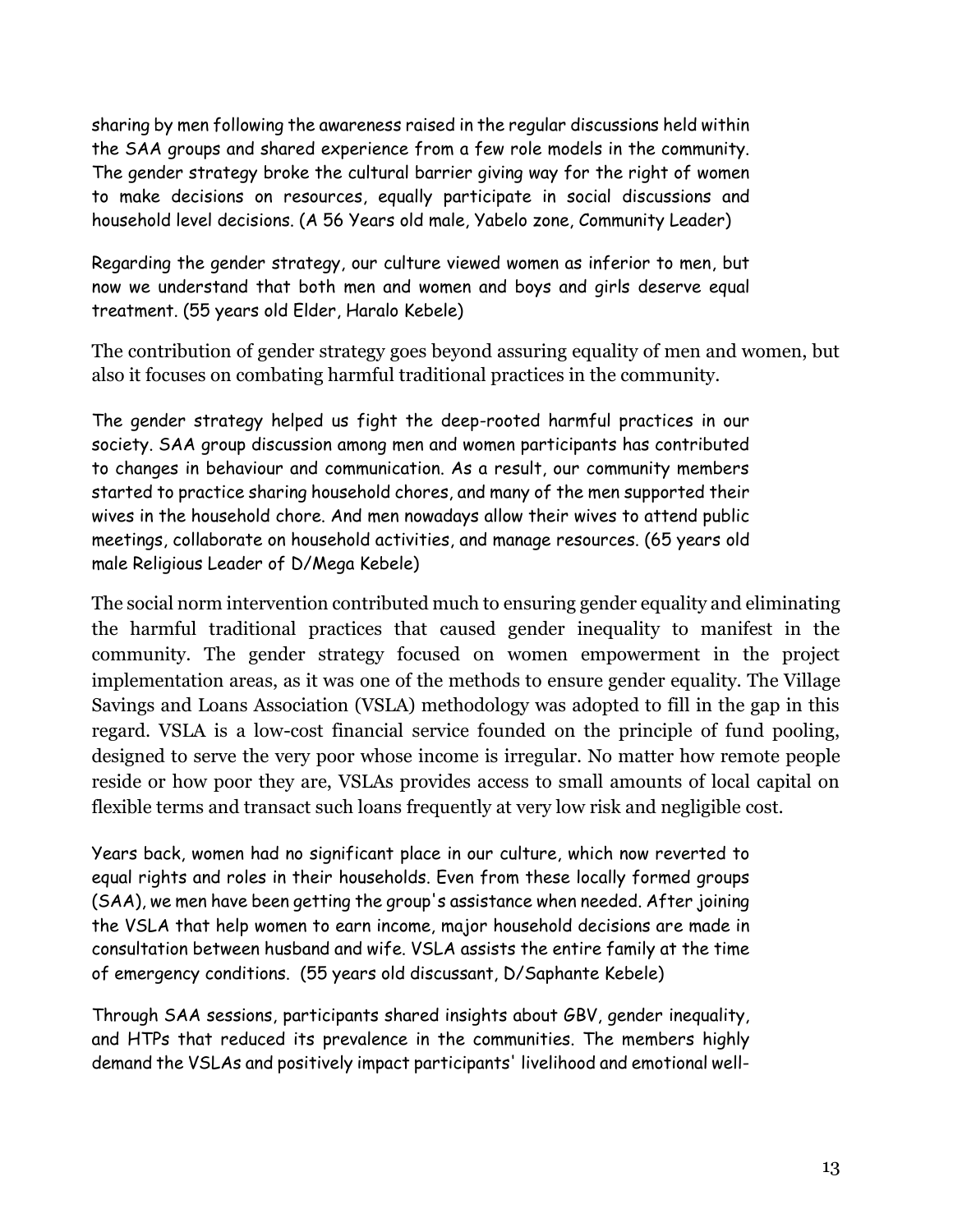being. The VSLA is a vital solution to such problems whenever an emergency arises. (56 Years old male, Yabelo zone, Community Leader)

### <span id="page-18-0"></span>*2.4 Key Lessons on SAA Tool*

The project implementation paves the way to generate sustainable lessons that are scalable to other communities of similar socio-cultural settings. This is because of the lessons learnt from the implementation of the project - cooperation of key partners on goal achievement, formation of SAA groups to solve most common problems in the community such as enhancing the family planning service utilisation, gender equality assurance, finding local solutions to local problems, dedication, experience sharing, dissemination of information relevant to behaviour change, and assuring economic well-being of the community, and women, in particular - were of paramount significance. The opinion of the participants, in this regard, is presented as follow:

From the program implementation, we learnt that local cooperation of the people (group work) contributes tremendous impact on the resilience-building compared to those working individually. The program implementation paves ways for forming and developing numerous groups, such as SAA, VSLA, and the health development army (HDA). The groups have been working for the common goal of solving their economic problem, gender-related issues, cooperation for improved health status, including family planning and sexual and reproductive health. We learned how the project's collaboration helped people identify, prioritise, and solve local problems with locally accepted procedures. (36 years old male community Leader, D/Mega Kebele)

What can best be learnt from here may be the cooperation we had, dedication to solving our problems, and coordination of the community for the local problem. (65 years old male Religious Leader, D/Mega Kebele)

Experience sharing, disseminating information regarding the community's priority areas, particularly whenever new technology comes to the environment, harmful traditional practice before reaching irreversible condition, and effective communication. (76 years old male elder, D/ Mega Kebele)

We learnt great things from the lessons about family planning, gender strategy, economic competency, raising the awareness of the community about the need for women's involvement in resource management and decision-making in their household and the community. (56 Years old male, Community Leader)

As seen in the SAA approach, engaging all relevant stakeholders such as sector offices, community leaders, implementing partners, and community members in project design, development implementation, and monitoring create a sense of ownership. Engaging all the relevant bodies in the entire project implementation process helps sustain the initiative and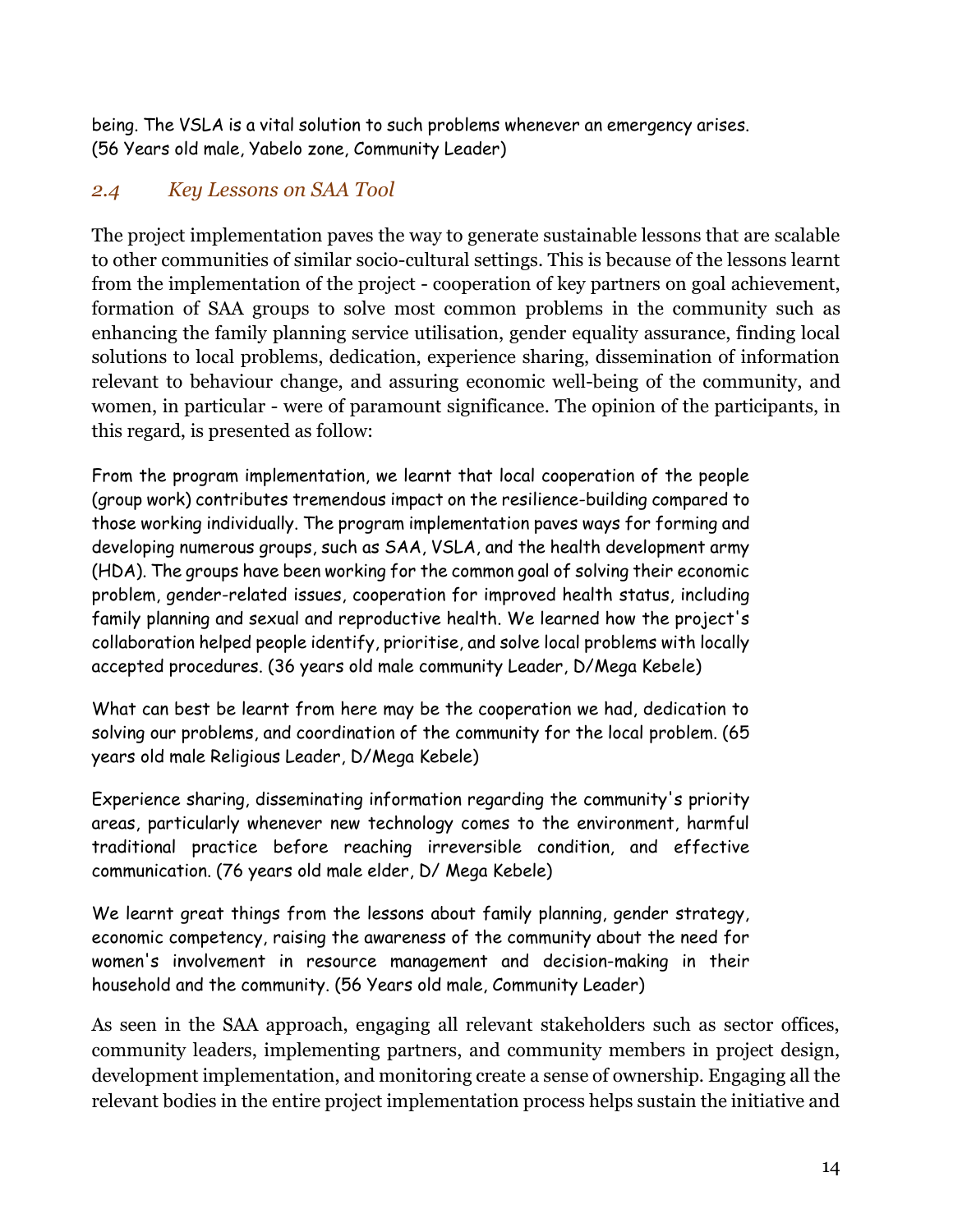changes observed. In the SAA groups, most women participants were illiterate. However, their role in terms of leadership was apparent, which is a lesson that despite their education level, women can play an important leadership role if given the opportunity. In addition, it is an essential lesson that the intervention community is empowered to identify and solve their problems and challenges with minimal outside support and a proven approach (SAA). Regular monitoring systems, follow-ups, joint supportive supervision, and review meetings were essential for the success. Access to information is the gateway to attitudinal and behavioural change in traditional communities. The SAA methodology helped most members to access information and challenge different socio-cultural barriers of family planning. In addition, the SAA approach helped women to get an opportunity to discuss their issues with their male counterparts which was not the practice before in the Borena community.

The SAA provided a suitable platform to facilitate discussions on various social and cultural barriers. The cultural barriers include inequality between men and women and boys and girls. In addition, the platform created a suitable environment to employ local knowledge to solve local problems and share their experiences. RESET Plus project supported the local community to undertake conversations about existing social, cultural and traditional challenges and ways to reduce harmful traditions that affect women and girls. As a result, the prevalence of HTPs and GBVs has shown a significant decrease. In addition, men were actively involved in SAA discussions to support the mitigation measures of gender inequality. As a result, men and boys have started to share household chores in their families, GBVs and HTP practices have also been significantly reduced in the project areas. Men's resistance in letting their wife attend public meetings have also declined. The SAA helped both genders learn and practice being consultative and willing to collaborate on household-level resources management.

The review of project-related documents and the current field visit revealed that SAA had a significant implication on challenging social norms and achieving gender equality in Borena communities. Gender equality is achieved as the SAA approach supported women's participation in social dialogues and encouraged more men to assume a more prominent role in advocating for gender equality. Men's engagement in SAA changed the situation that disproportionately bears domestic responsibilities to women while denying them equal rights of household-level decision making. Generally, the gender strategy played a crucial role in assuring gender equality, women economic empowerment in small village saving associations, and fighting against harmful traditional practices.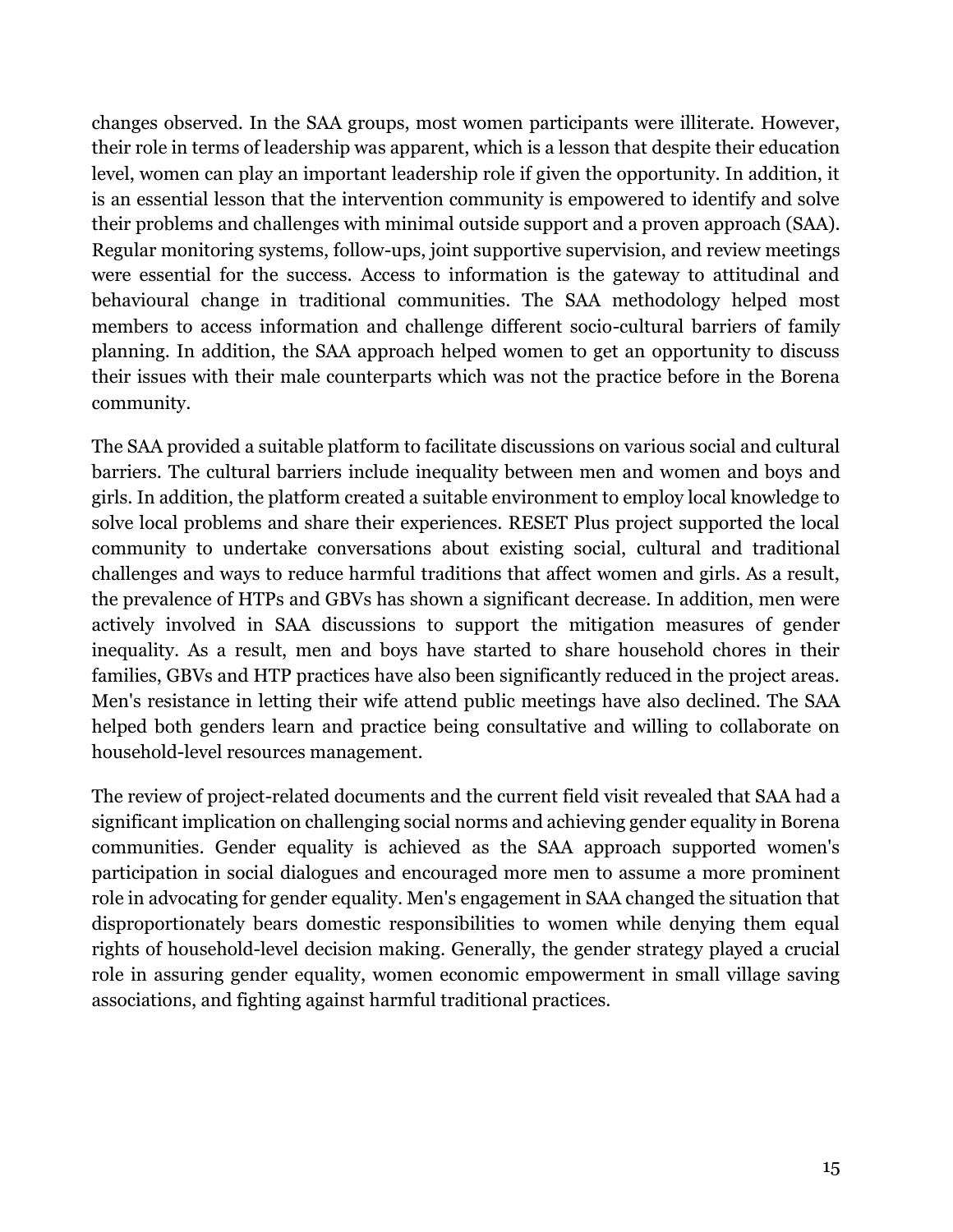### <span id="page-20-0"></span>*2.5 Challenges in SAA Implementation*

There is ample evidence showing changes observed after the SAA approach in the intervention areas. However, there were several challenges during the implementation of the SAA methodology. The views of the participants about the challenges and problems encountered were as follows:

To my observation, long distance between the groups to reach other for the discussion, transportation issue, financial problems and inappropriate place for the group meeting. Therefore, most of the days, the groups discussed in the field uncomfortably. (55 years old male elder, D/ Saphante Kebele)

Among the challenges were; disagreement in concept, conflict of interest, time management, failure to accept others' ideas. (25 years old female Health Extension worker, Bokola Kebele)

In my experiences as an active participant, the challenges were poor communication among the members, the unwillingness of the member to contribute saving regularly, and absenteeism in some cases from the meeting. (76 years old male elder, D/Mega Kebele)

The perception of the men is that if a woman uses family planning, she be sexually active and misbehave. There is a fear that a woman using contraception is tempted to have an extramarital sexual encounter. Such a belief is seen in many of the husbands. (56 Years old male, Yabelo zone, Community Leader)

The community members ' regular participation in the discussion meetings was necessary for the SAA's community discussions to be practical and achieve its objectives. The SAA approach was observed to be applicable in the context of the Borena community. The implementing partners, government sector offices, clan leaders, religious leaders, and the community discuss and disseminate their discussion results to create awareness and develop action plans for implementation.

The common challenge that recurred throughout the project period to hold the regular meeting and discussion was the need to travel long distances and the lack of transportation means that require time and energy to travel. There were other challenges such as lack of an appropriate place to undertake the meetings and some form of refreshment facility. In addition, according to the assessment result, there were several other challenges observed during SAA implementation. These were disagreements to reach consensus in some concepts, conflict of interest, time management, aggression during a discussion, poor communication skills, failure of some members to make a regular contribution, and some men's unwillingness to allow their spouse to attend meetings.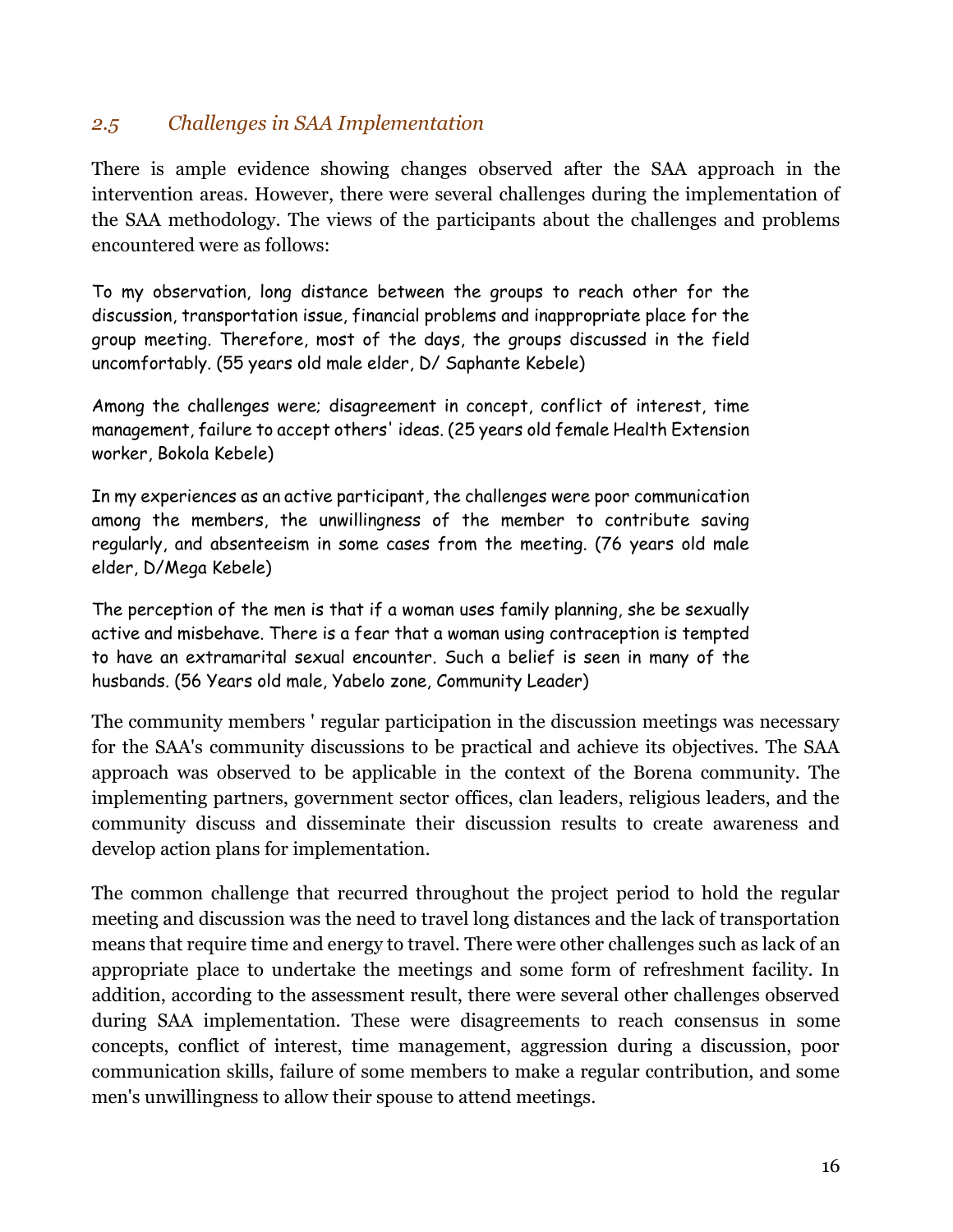Most SAA groups were more focused on discussing and disseminating their discussion results to create awareness in the community than developing and implementing an action plan. On the other hand, most operational challenges were addressed as the implementing partners, and all other actors followed the implementation manual and provided regular follow up and supportive monitoring services. Therefore, to address the socio-cultural and economic barriers for successful utilisation of family planning services successfully using the SAA methodology, addressing the problem of arranging meeting places and some facilities (such as refreshment) is essential.

### <span id="page-21-0"></span>**3. Conclusions**

Family planning has several roles in building resilient communities in drought-prone and food-insecure areas. Family planning allows families to balance resources with needs, reduce demographic pressure, enhance educational opportunities, and improve women and girls' social participation and decision-making capabilities.

RESET Plus project-related studies and field observation have shown improvement in family planning service utilisation and its role in increasing the population's resilience in the five woredas of Borana Zone. Findings have also shown an overall improvement in family planning service utilisation, spacing between pregnancies, increase in institutional delivery, women's leadership skills, FGC prevention, girls' school enrolment, and social cohesion. There is a consensus among the beneficiary communities and the local stakeholders that an increase in family planning service utilisation has a positive role in strengthening the household economy and building resilience in drought-prone and foodinsecure communities. Such roles include allowing the family to plan a balanced living condition that reduces demographic pressure, provide educational opportunities to children, and improve social participation and women's decision-making.

The social analysis and action (SAA) approach has been a fundamental tool used during RESET Plus intervention to make an essential change in the community's awareness and practice on SRHR and family planning service utilisation. The SAA approach has also played a crucial role in strengthening interventions on fighting the harmful traditional practices with a deep-rooted cultural base in the Borena community, such as early marriage, female genital mutilation, tonsillectomy, and rejection of using modern family planning. RESET Plus project intervention focused on cultural factors that influence family planning decisions, including gender role inequality, patriarchal family structure, religious and cultural influences, the taboo associated with discussing sexual health matters, and women's decision-making autonomy. The intervention also engaged women and their partners in culturally responsive family planning and contraception counselling that played a crucial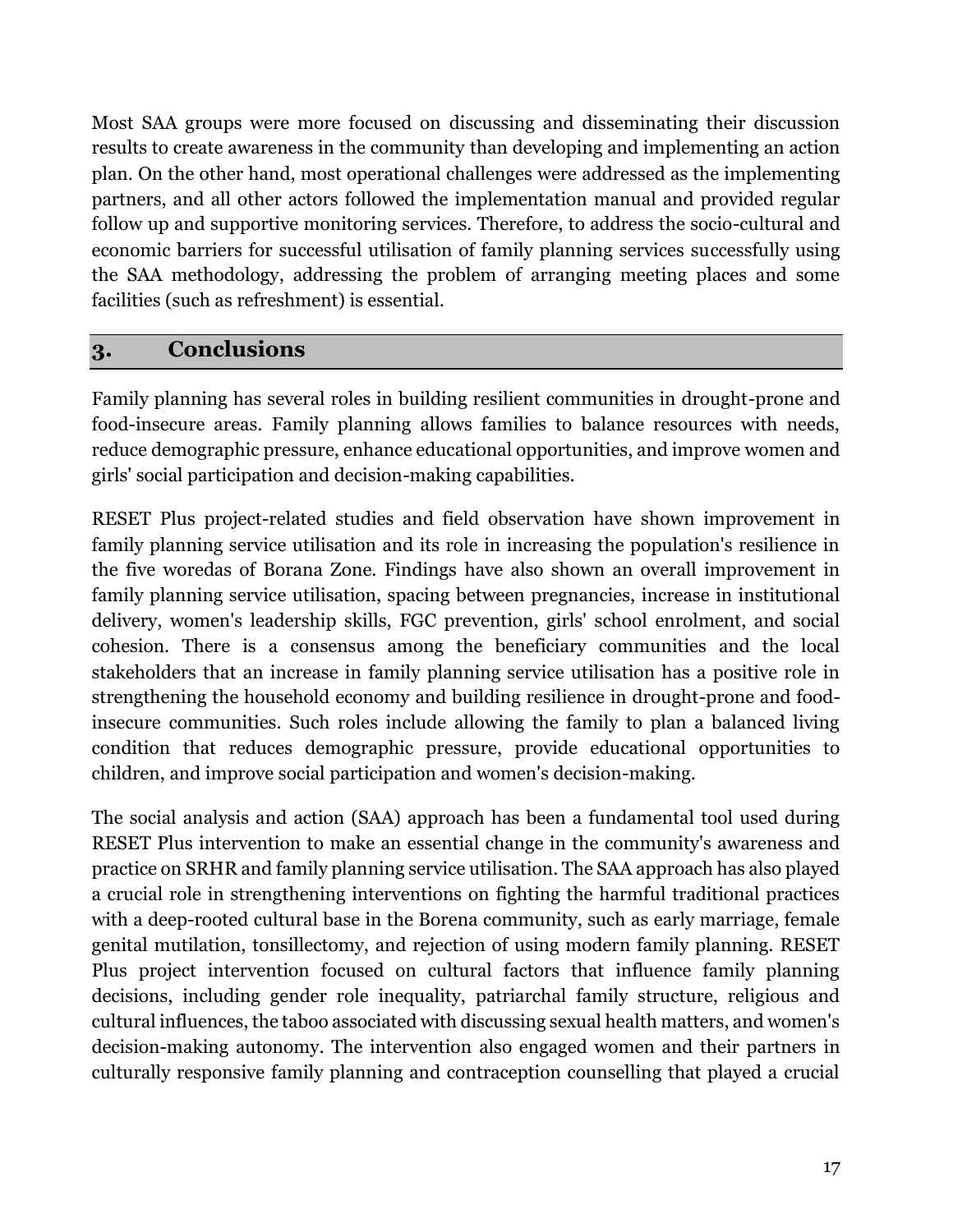role in improving SRHR and family planning service utilisation in the intervention community.

As is indicated in several study reports, women in many cultures of Ethiopia are in a disadvantaged position in the control and management of resources, including their reproductive rights. There is inequality in access to and control of resources, and the subordinate role of women in decision-making at the household level leads to power imbalance favouring men. Such inequality emanates from the traditional norms and values adhered to by most communities, and these social and cultural norms foster behaviours that perpetuate inequalities. The key to addressing this imbalance is men's continued involvement to play a prominent role in interventions in socio-cultural influence positions. The RESET Plus project introduced the SAA approach in the intervention woredas of Borena to address these social norms and barriers affecting women and girls' social and economic development. The RESET Plus gender strategy played a significant role in gender mainstreaming, equality, empowering women in various social activities, organising women and building their decision-making capabilities. The intervention has encouraged women to participate in meetings that empowered them in conflict resolution, resource utilisation, fighting against harmful traditional practices, and their decision-making roles. The changes brought through the SAA in attitudes are well felt at both the household and community levels.

The lessons learnt from implementing the RESET Plus project - cooperation of key partners on goal achievement, formation of social groups to finding local solutions to local problems such as gender inequality and cultural barriers to family planning service utilisation were of paramount significance. Furthermore, the RESET Plus project effectiveness, such as the dedication of staff, identifying and engaging all the relevant bodies in the entire project implementation process, experience sharing, and dissemination of information relevant to behaviour change, was a great help. In addition, the project contributed to gender equality as the SAA approach continues to support women's participation in social dialogues and encourage more men to assume a more prominent role in advocating for gender equality. In this regard, the RESET Plus project implementation has generated lessons that are scalable to other communities of similar socio-cultural settings.

Despite ample evidence showing lessons and encouraging achievements due to the application of the SAA approach, there were also some challenges encountered during the implementation of the project. Challenges such as long-distance between villages of the SAA group members and lack of appropriate meeting place were the major ones to undertake the meetings regularly. Others such as time management, poor communication skills, failure to make a regular contribution, and some men's unwillingness to permit their spouse to attend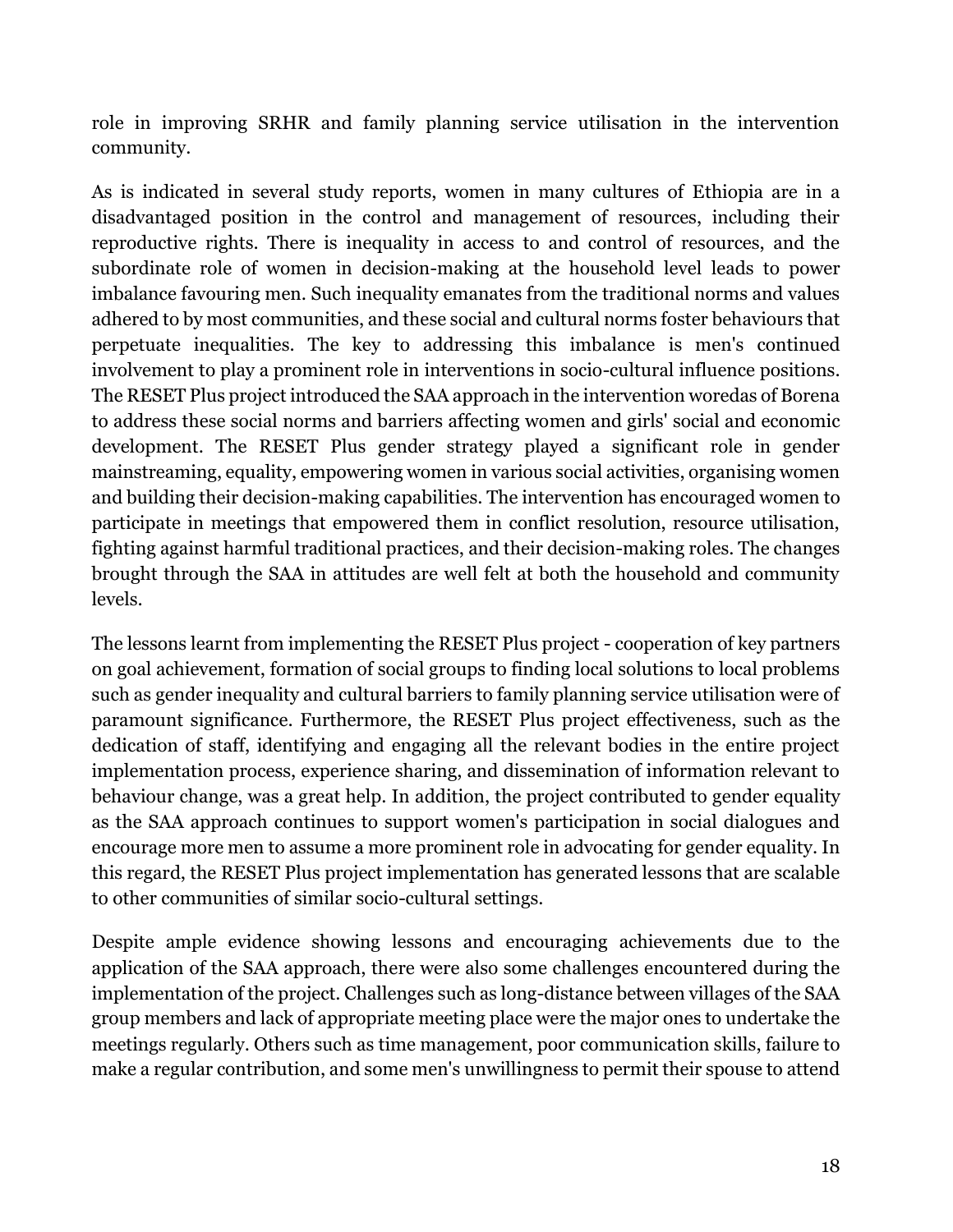meetings were challenges that were rarely observed. These challenges need to be given due regard for any future intervention using the SAA approach.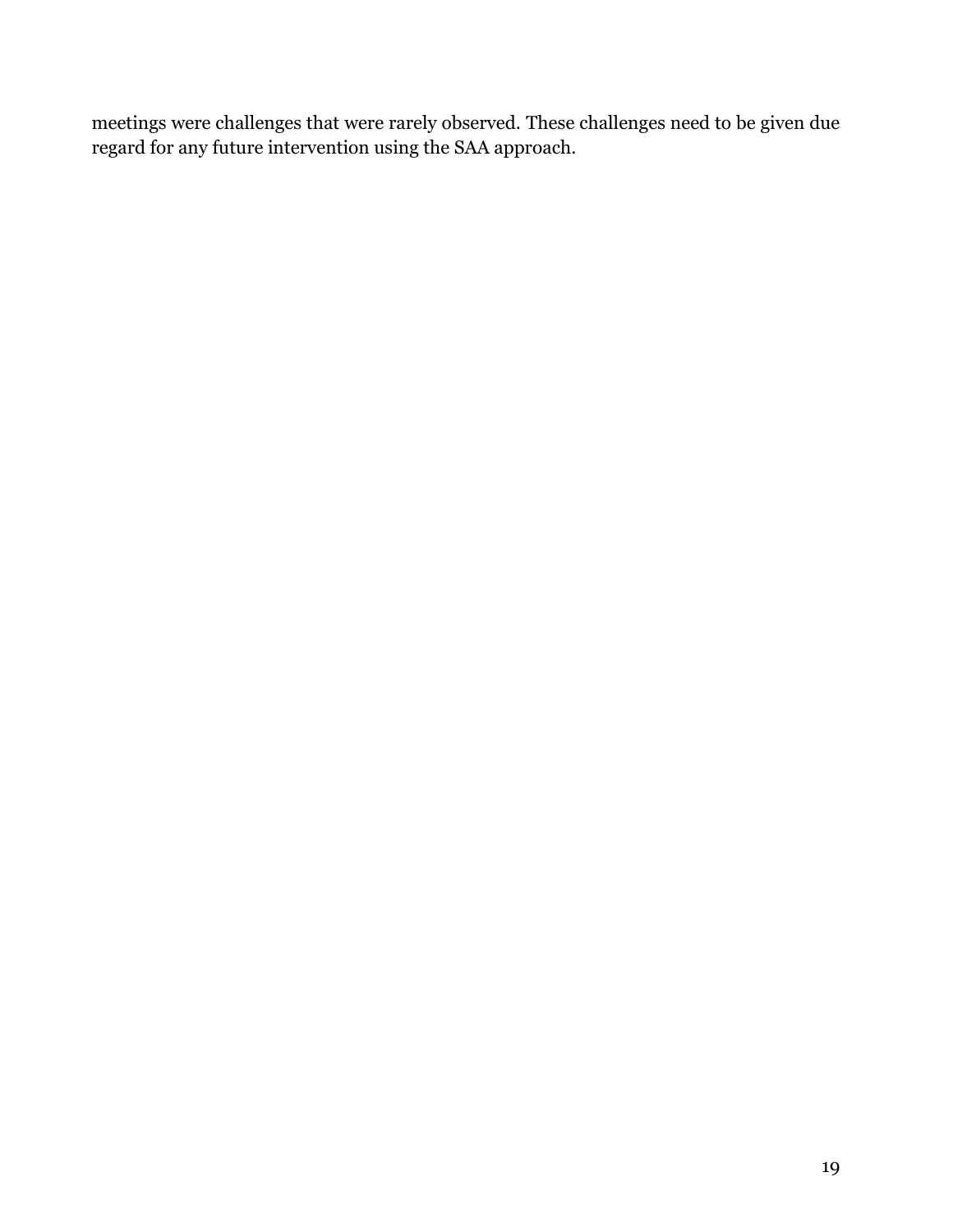#### <span id="page-24-0"></span>**Annexe**

#### <span id="page-24-1"></span>*Focus Group Discussion Guide*

**Topic: Learning extraction on Family Planning for Resilience Building amongst Youth and Women in Drought Prone and Chronically Food Insecure Regions of Ethiopia (RESET Plus**)

**The purpose of the task is to assess and document; lessons learned, good practices, success stories of the RESET Plus Project in the Borena cluster implemented from 2018 to 2021**.

#### **Please answer the following questions**

Woreda, \_\_\_\_\_\_\_, Kebele\_\_\_\_\_\_\_\_\_

Age------------in years

Sex -----------

Role-----------

#### **Facilitator welcome, introduction and instructions to the discussants**

**Welcome** and thank you for volunteering to take part in this discussion. You have been asked to participate as your point of view is important. I realise you are busy, and I appreciate your time.

**Introduction:** This discussion is designed to assess your current thoughts and feelings about the role of Family Planning for Resilience Building amongst Youth and Women in Drought Prone and Chronically Food Insecure Regions of Ethiopia (RESET Plus). The discussion will not take more than an hour. However, I May tape the discussion to facilitate its recollection.

**Anonymity:** Despite being taped, I would like to assure you that the discussion will be anonymous. The tapes will be kept safely in a locked facility until they are transcribed word for word, then they will be destroyed.

#### **Ground rules**

There are no right or wrong answers

You do not have to speak in any particular order

When you do have something to say, please do so.

You do not have to agree with the views of other people.

#### **Guiding questions**

#### **1. The effect of the SRH/FP service utilisation for household resilience building**

- Do you know about family planning? Are you using family planning?
- Do you think family planning service utilisation has a role in resilience building in food insecure and drought areas?
- What were the effects of sexual and reproductive health/ family planning service utilisation for household resilience building? What about its effects on you?
- **2. Role of social norms intervention (SAA) for Sexual and reproductive health/family planning service utilisation**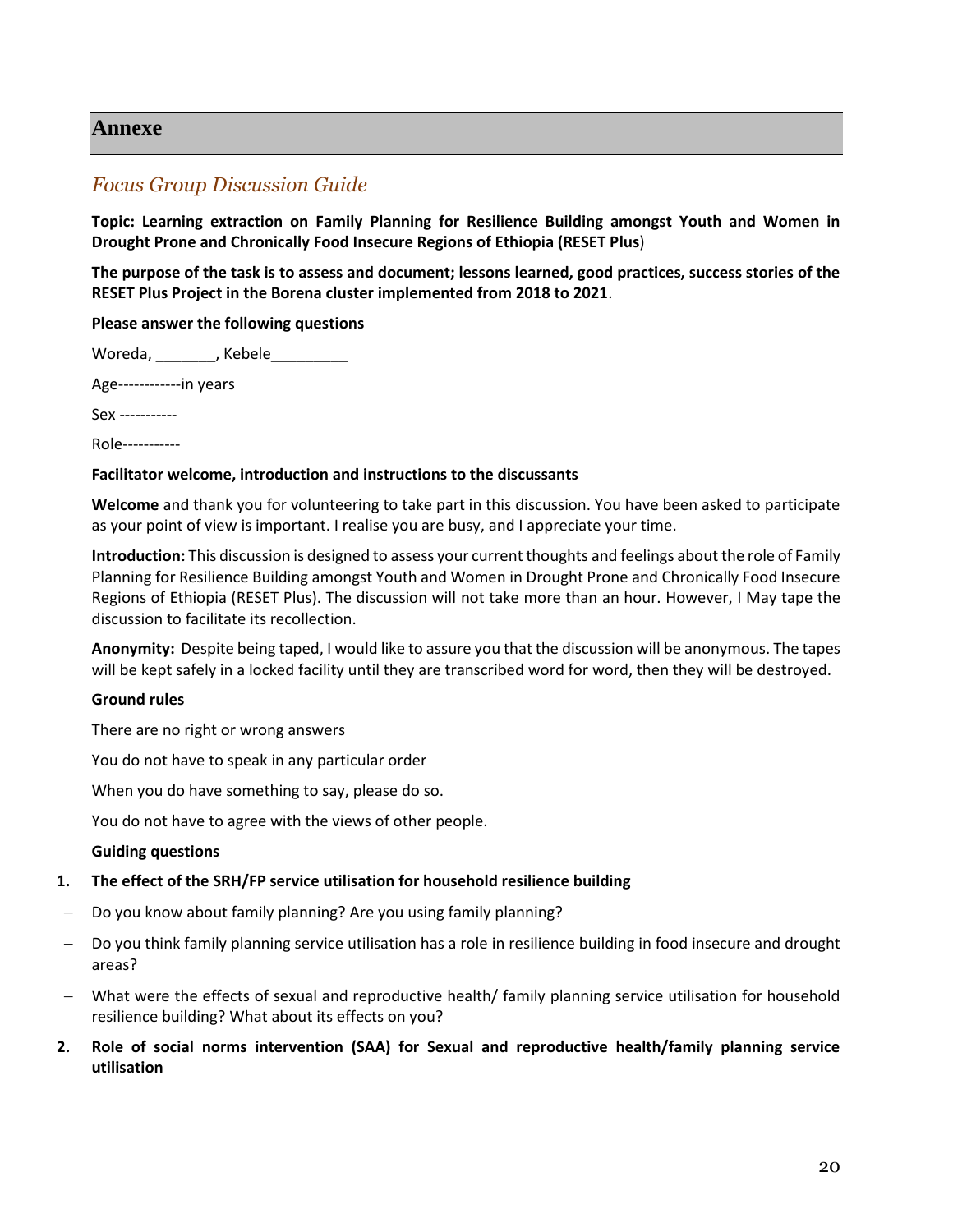- Do you think social norm intervention had a role in improving Sexual and reproductive health/family planning? Did it happen to you?
- What are the roles of social norm intervention that had a role in improving Sexual and reproductive health/family planning?
- **3. Significance of gender strategy on challenging social norms and gender inequalities**
- Do you perceive that gender strategy has a role in challenging social norms and gender inequalities? How was it in your cases?
- How gender strategy plays a role in challenging social norms and gender inequalities?
- **4. Challenges and problems encountered in social action analysis and social norms intervention at improving family planning service utilisation.**
- What were the challenges you sustained in implementing social action analysis and social norms intervention at improving family planning service utilisation?
- **5. Recommendation**
- What do you suggest in the future?
- 6. **Concluding question**
- Of all the things we've discussed today, what would you say are essential issues you would like to express.

#### **Conclusion**

Thank you for participating. It has been a very successful discussion

Your opinions are a valuable asset to the study

We hope you have found the discussion interesting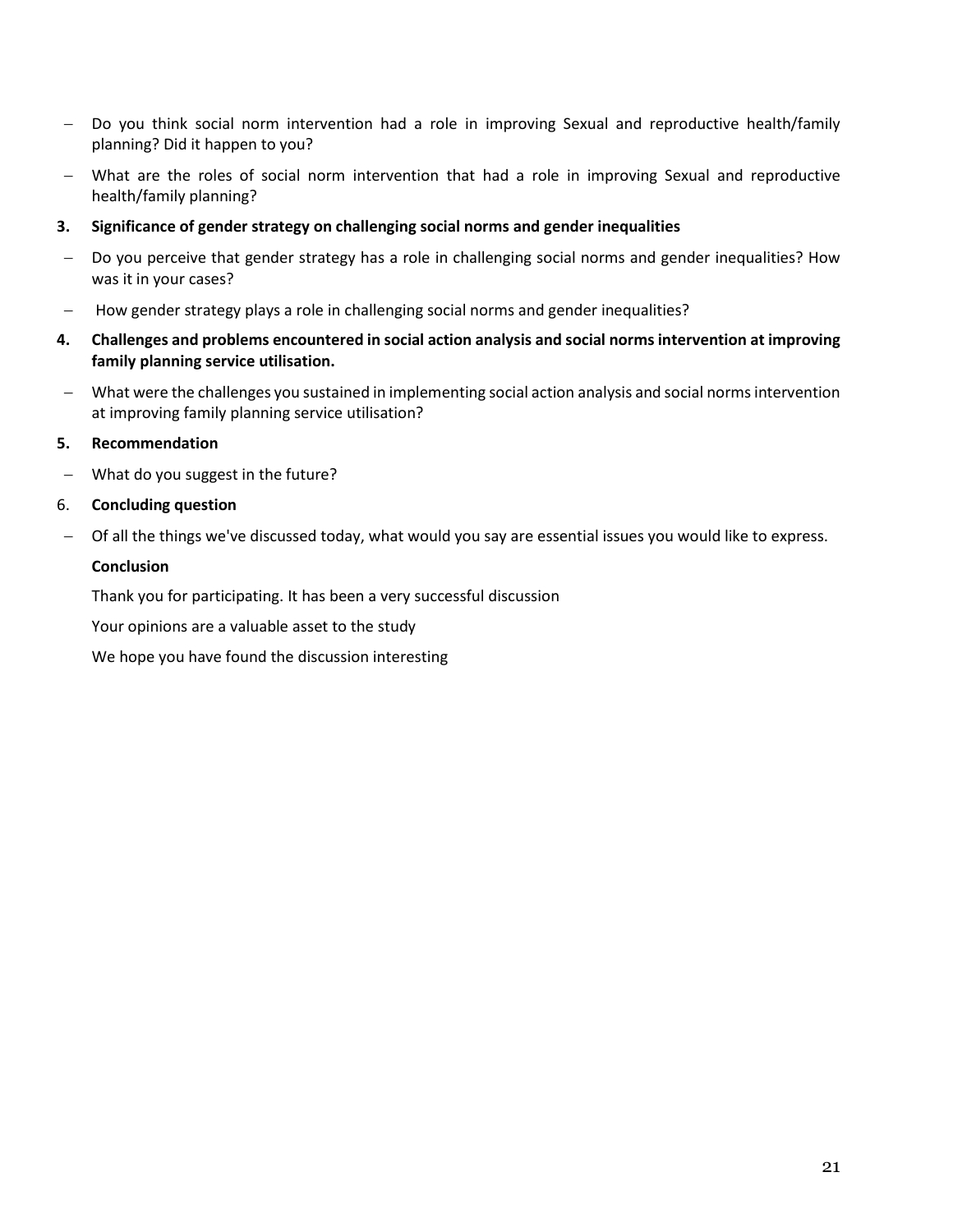### <span id="page-26-0"></span>*Key Informant Interview Guide*

**Topic: Learning extraction on Family Planning for Resilience Building amongst Youth and Women in Drought Prone and Chronically Food Insecure Regions of Ethiopia (RESET Plus**) particularly in Borena Zone

**The purpose of the task is to assess and document; lessons learned, good practices, success stories of the RESET Plus Project in the Borena cluster implemented from 2018 to 2021**.

**Please answer the following questions** 

| Kebele                      |
|-----------------------------|
|                             |
| Occupation/Role/----------- |
|                             |
|                             |
|                             |

#### **Facilitator welcome, introduction and instructions to the interviewee**

**Welcome** and thank you for volunteering to take part in this discussion. You have been asked to participate as your point of view is important. I realise you are busy, and I appreciate your time.

**Introduction:** This interview is designed to assess your current thoughts and feelings about the role of Family Planning for Resilience Building amongst Youth and Women in Drought Prone and Chronically Food Insecure Regions of Ethiopia (RESET Plus). The discussion will take no more than half an hour. I May tape the interview to facilitate its recollection.

**Anonymity:** Despite being taped, I would like to assure you that the interview will be anonymous. The tapes will be kept safely in a locked facility until they are transcribed word for word, then they will be destroyed.

#### **Ground rules**

There are no right or wrong answers

You do not have to speak in any particular order

When you do have something to say, please do so.

You do not have to agree with the views of the other.

#### **Guiding questions**

#### **1. The effect of the SRH/FP service utilisation for household resilience building**

- Do you think family planning service utilisation has a role in resilience building in food insecure and drought areas? What were those, if any, for the beneficiaries?
- What were the effects of sexual and reproductive health/ family planning service utilisation for household resilience building?
- **2. Role of social norms intervention (SAA) for Sexual and reproductive health/family planning service utilisation**
- Do you think social norm intervention had a role in improving Sexual and reproductive health/family planning? Did it happen in this case?
- What are the roles of social norm intervention that had a role in improving Sexual and reproductive health/family planning?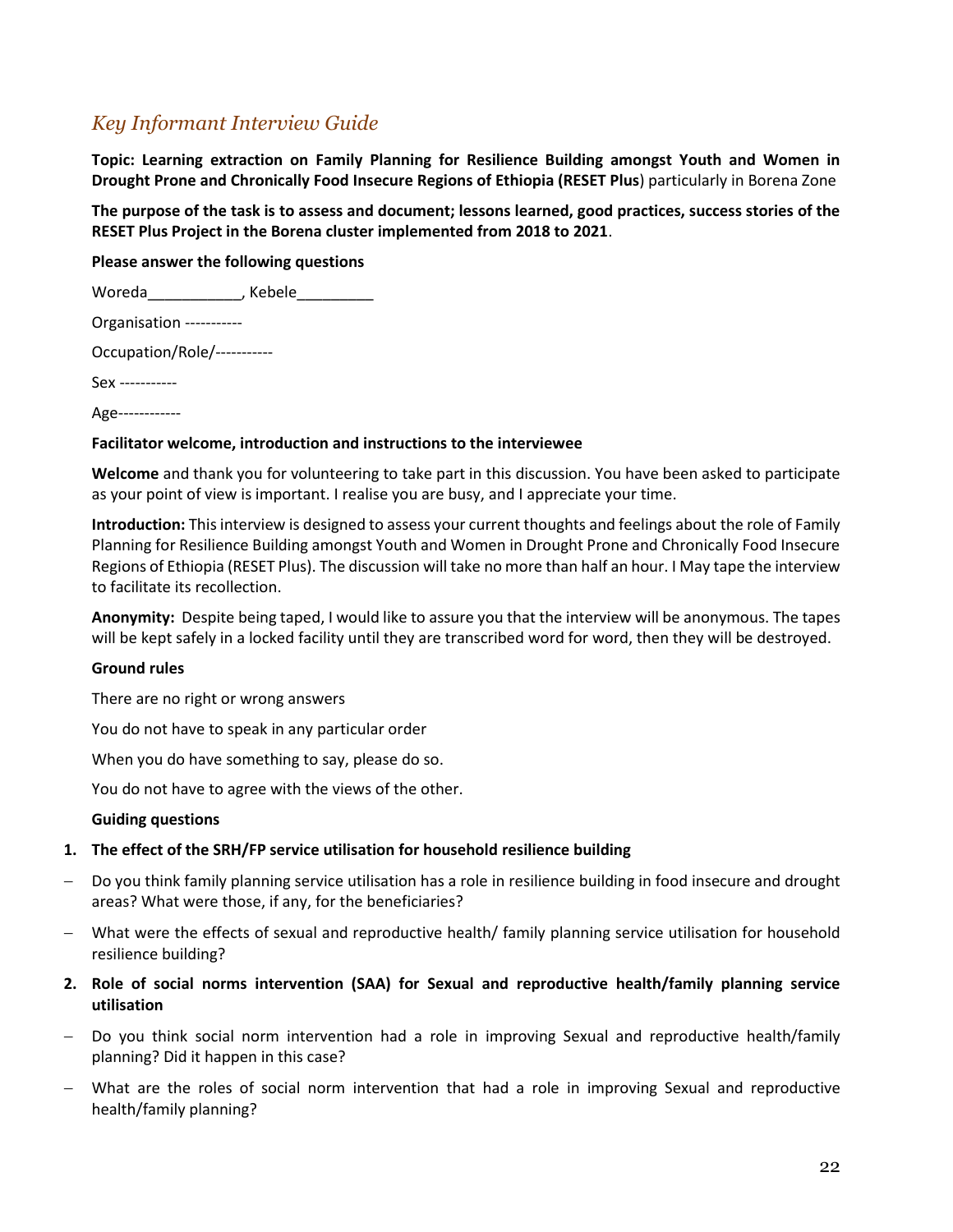#### **3. Significance of gender strategy on challenging social norms and gender inequalities**

- Do you perceive that gender strategy has a role in challenging social norms and gender inequalities? How was it in your cases?
- How gender strategy plays a role in challenging social norms and gender inequalities?
- **4. Challenges and problems encountered in social action analysis and social norms intervention at improving family planning service utilisation.**
- What were the challenges you sustained in implementing the social action analysis and social norms intervention at improving family planning service utilisation?
- **5. Lessons learned from the program implementation**
- 5.1 What were key lessons/learning's on social action and analysis methodology at improving sexual and reproductive health/family planning service utilisation?

#### **6. Recommendation**

What do you suggest in the future?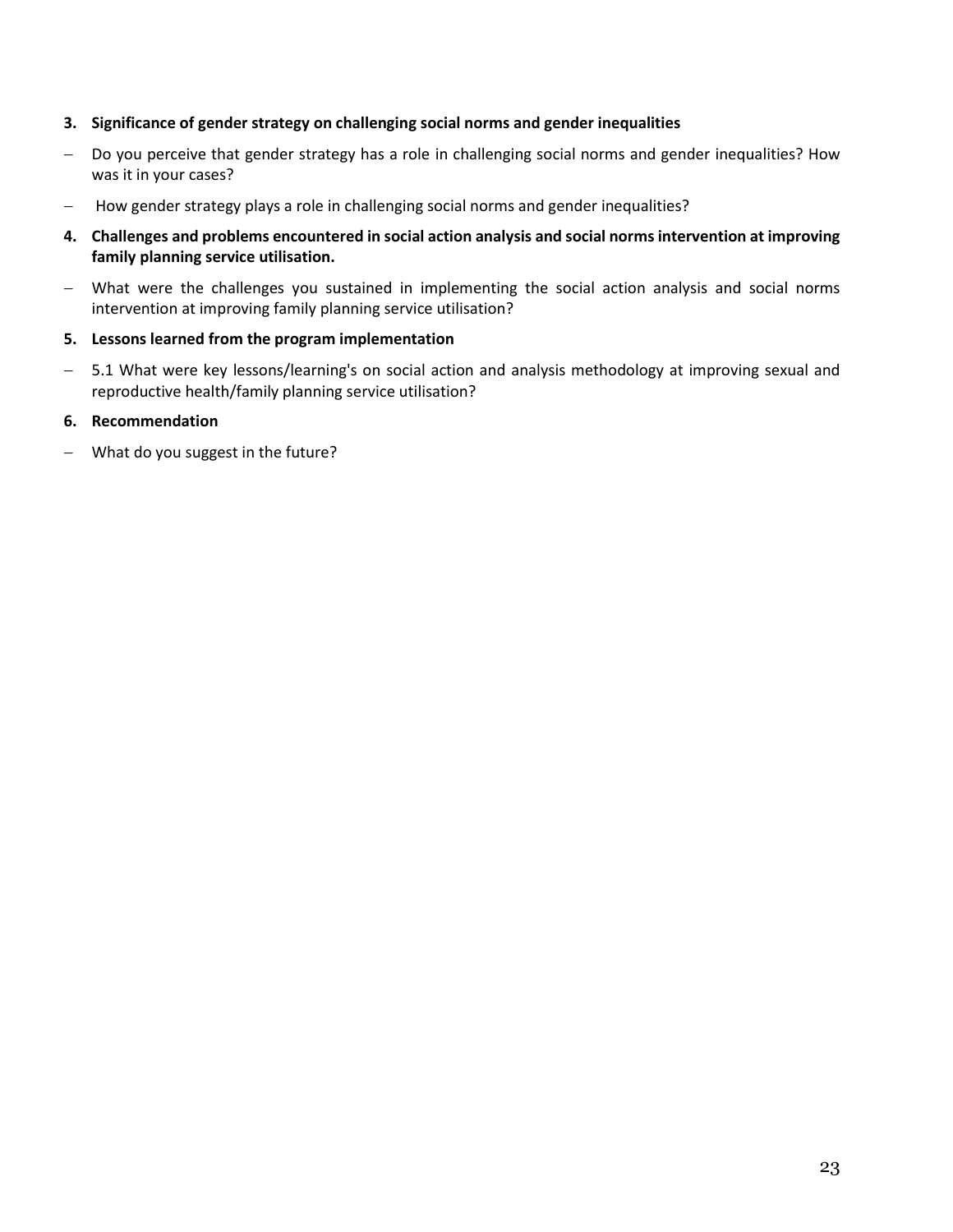#### <span id="page-28-0"></span>*In-depth Interview Guide*

**Topic: Learning extraction on Family Planning for Resilience Building amongst Youth and Women in Drought Prone and Chronically Food Insecure Regions of Ethiopia (RESET Plus**) particularly in Borena Zone

**The purpose of the task is to assess and document; lessons learned, good practices, success stories of the RESET Plus Project in the Borena cluster implemented from 2018 to 2021**.

#### **Please answer the following questions**

Woreda\_\_\_\_\_, Kebele\_\_\_\_\_\_\_\_\_\_\_\_\_\_\_\_

Age------------in years

Sex -----------

Role\_\_\_\_\_\_\_\_\_\_\_\_\_\_

#### **Facilitator welcome, introduction and instructions to the interview**

**Welcome** and thank you for volunteering to take part in this interview. You have been asked to participate as your point of view is important. I realise you are busy, and I appreciate your time.

**Introduction:** This interview is designed to assess your current thoughts and feelings about the role of Family Planning for Resilience Building amongst Youth and Women in Drought Prone and Chronically Food Insecure Regions of Ethiopia (RESET Plus). The interview will take about no more than half an hour. I May tape the discussion to facilitate its recollection.

**Anonymity:** Despite being taped, I would like to assure you that the interview will be anonymous. The tapes will be kept safely in a locked facility until they are transcribed word for word, then they will be destroyed.

#### **Ground rules**

There are no right or wrong answers

You do not have to speak in any particular order

When you do have something to say, please do so.

You do not have to agree with the views of other people.

#### **Guiding questions**

#### **1. The effect of the SRH/FP service utilisation for household resilience building**

- Do you know about family planning? Are you using family planning?
- Do you think family planning service utilisation has a role in resilience building in food insecure and drought areas?
- What were the effects of sexual and reproductive health/ family planning service utilisation for household resilience building? What about its effects on you?
- **2. Role of social norms intervention (SAA) for Sexual and reproductive health/family planning service utilisation**
- Do you think social norm intervention had a role in improving Sexual and reproductive health/family planning? Did it happen to you?